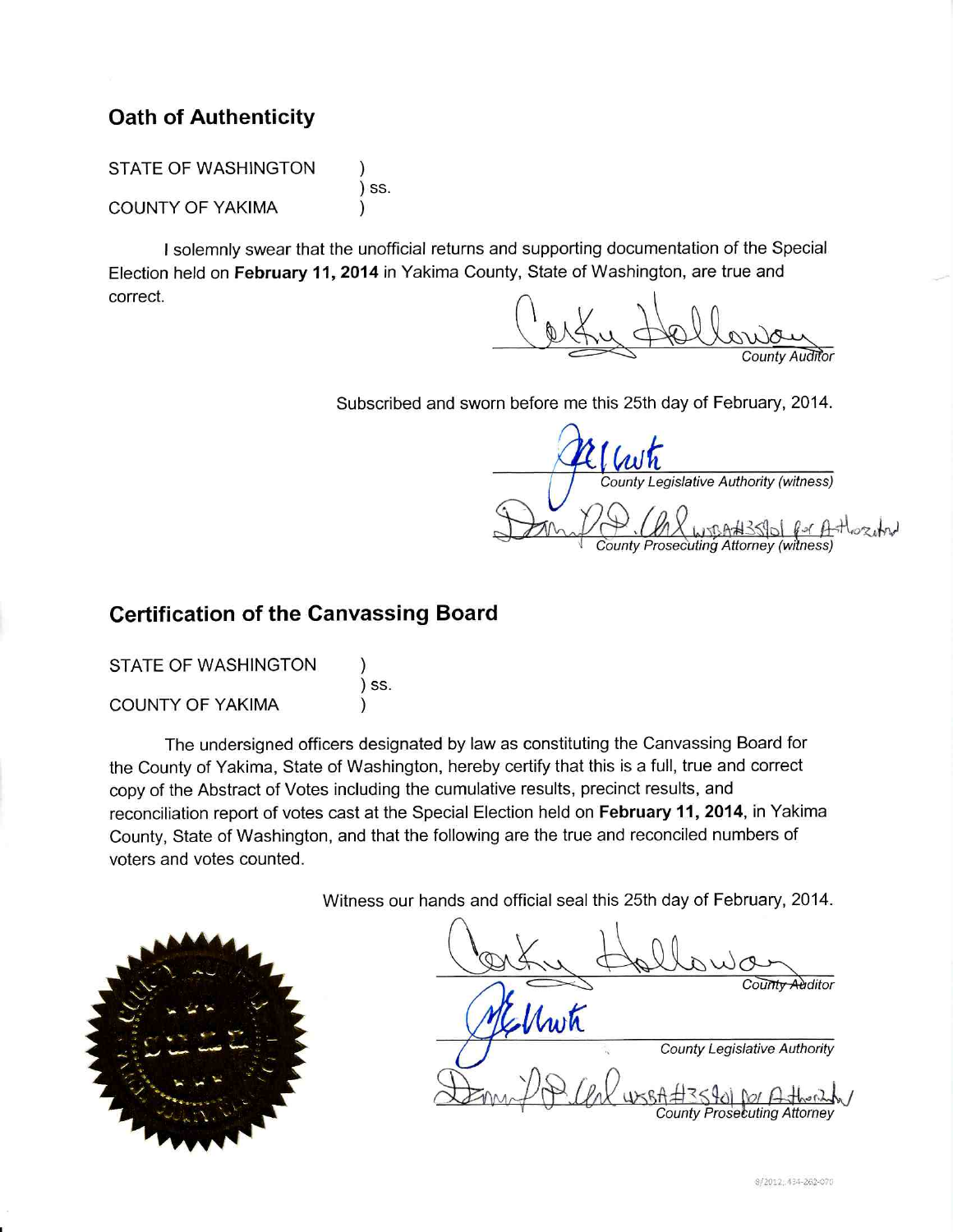| <b>Reconciliation Form</b>                                            |                                                    |                         |                         |                                               |                         |                                                    |
|-----------------------------------------------------------------------|----------------------------------------------------|-------------------------|-------------------------|-----------------------------------------------|-------------------------|----------------------------------------------------|
|                                                                       |                                                    |                         |                         | Registered voters eligible to participate     |                         |                                                    |
| <b>County name</b>                                                    | Yakima                                             |                         |                         | <b>Active registered voters</b>               |                         | 57,922                                             |
| <b>Election date</b>                                                  | <b>February 11, 2014</b>                           |                         |                         | Inactive registered voters                    |                         | 3,863                                              |
| <b>Category Reconciliation (detailed accounting of ballots)</b>       |                                                    |                         |                         |                                               |                         |                                                    |
|                                                                       |                                                    |                         |                         | <b>Ballots Not Counted</b>                    |                         |                                                    |
|                                                                       | <b>Issued</b><br>(number of voters issued ballots) | <b>Ballots Received</b> | <b>Ballots Accepted</b> | <b>Ballots forwarded to</b><br>other counties | <b>Ballots Rejected</b> |                                                    |
| <b>Totals for all voter</b><br>categories                             | 57,984                                             | 20,017                  | 19,937                  | $\overline{0}$                                | 80                      | <b>Discrepancy</b><br>(If zero, category balances) |
| <b>UOCAVA</b>                                                         | 384                                                | 40                      | 40                      | n/a                                           | $\mathbf 0$             | $\overline{0}$                                     |
| Federal write-in                                                      | n/a                                                | $\mathbf 0$             | 0                       | n/a                                           | $\mathbf 0$             | $\overline{0}$                                     |
| Provisional<br>(include provisional ballots from other<br>counties)   | $\overline{2}$                                     | $\overline{2}$          | $\overline{2}$          | $\overline{0}$                                | $\boldsymbol{0}$        | $\overline{0}$                                     |
| <b>DREs</b><br>(do not report ballots filled in with<br>Automarks)    | $\mathbf 0$                                        | $\mathbf 0$             | $\mathbf 0$             | n/a                                           | $\mathbf 0$             | $\overline{0}$                                     |
| All voters not reported<br>above<br>(including regular ballots & ACP) | 57,598                                             | 19,975                  | 19,895                  | $\overline{0}$                                | 80                      | $\mathbf{0}$                                       |

| <b>Reconciliation Form</b> |                          |  |
|----------------------------|--------------------------|--|
| <b>County name</b>         | Yakima                   |  |
| <b>Election date</b>       | <b>February 11, 2014</b> |  |

| Are all separate category discrepancy cells zero?<br>If other than zero, check calculations or provide explanation of<br>the category discrepancy.    |                | <b>Write Answer Here</b>                                                                                                           |                                                                  |          |
|-------------------------------------------------------------------------------------------------------------------------------------------------------|----------------|------------------------------------------------------------------------------------------------------------------------------------|------------------------------------------------------------------|----------|
| <b>Voters credited to ballots counted</b><br>! Use Enter to move down                                                                                 |                | If the number of "total valid ballots" differs from the number of "ballots counted,"<br>provide an explanation in the space below. | <b>Overall Ballot Reconciliation</b><br>! Use Enter to move down |          |
| <b>Credited voters in EMS</b>                                                                                                                         | 19,937         | <b>Write Explanation Here</b>                                                                                                      | <b>Ballots Received</b>                                          | 20,017   |
| <b>Subtract: credited envelopes</b><br>without ballots                                                                                                | $\overline{0}$ |                                                                                                                                    | <b>Counted</b>                                                   | 19,937   |
| Add: voters not credited in<br><b>EMS</b> (examples: FWAB or ACP)                                                                                     | $\overline{0}$ |                                                                                                                                    | <b>Not Counted</b>                                               | 80       |
| <b>Total valid ballots</b>                                                                                                                            | 19,937         |                                                                                                                                    | <b>Discrepancy</b>                                               | $\bf{0}$ |
| <b>Discrepancy</b>                                                                                                                                    | $\mathbf{0}$   |                                                                                                                                    |                                                                  |          |
| If unable to reconcile the number of ballots received, counted,<br>and/or rejected, use this space to describe the investigative<br>process followed. |                | <b>Write Explanation Here</b>                                                                                                      |                                                                  |          |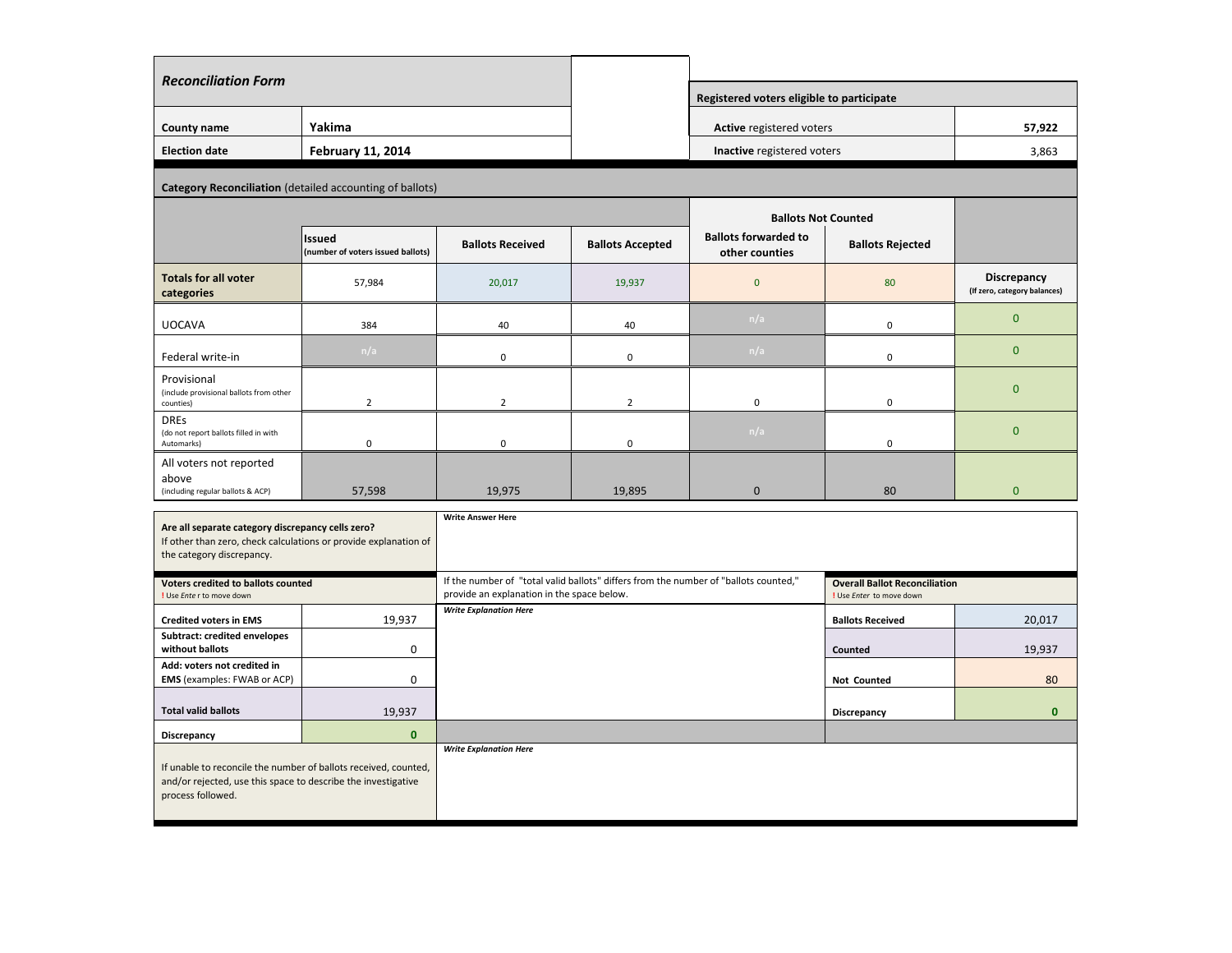**Report prepared by**

**Contact number**

| <b>County name</b>                                                                             | Yakima         |                                                              |                  | <b>Active registered voters</b>                          | 57,922                        |
|------------------------------------------------------------------------------------------------|----------------|--------------------------------------------------------------|------------------|----------------------------------------------------------|-------------------------------|
| Additional information requested by the Secretary of State. Please answer the questions below: |                |                                                              |                  |                                                          |                               |
| For all returned ballots, how many were by:                                                    |                | Of all ballots returned, how many were<br>generated through: |                  |                                                          |                               |
| Email                                                                                          | 6              | MyBallot                                                     | $\boldsymbol{0}$ |                                                          |                               |
|                                                                                                |                |                                                              |                  | AutoMark <sup>®</sup> users:                             | AutoMark <sup>®</sup> voters: |
| Fax                                                                                            | $\overline{0}$ | Other online programs                                        | $\mathbf 0$      | Please provide an estimate of the number of voters using |                               |
| Deposited at staffed, unstaffed                                                                |                |                                                              |                  |                                                          |                               |
| deposit sites and voting                                                                       |                |                                                              |                  |                                                          |                               |
| centers.                                                                                       | 1,622          | PDF originating from county                                  | 10               |                                                          |                               |

| Active registered voters                                 | 57,922                        |
|----------------------------------------------------------|-------------------------------|
|                                                          |                               |
|                                                          |                               |
|                                                          |                               |
|                                                          |                               |
|                                                          |                               |
| AutoMark <sup>®</sup> users:                             | AutoMark <sup>®</sup> voters: |
| Please provide an estimate of the number of voters using |                               |
|                                                          |                               |
|                                                          |                               |
|                                                          |                               |
|                                                          |                               |

509.574.1340

K. Fisher, Elections Manager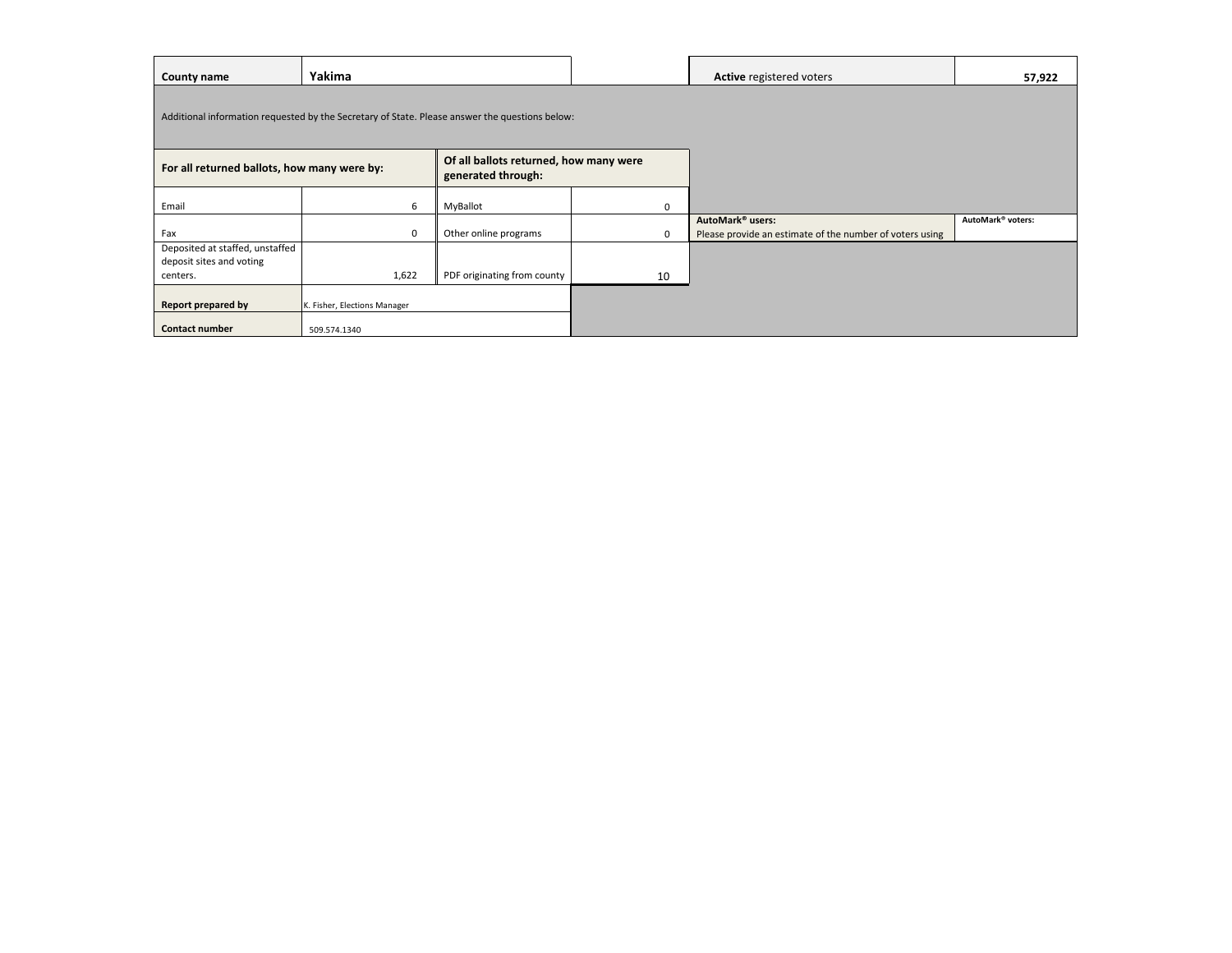# **Cumulative Report — Official Special Election — Yakima County, Washington — February 11, 2014**

**Page 1 of 3**

**02/25/2014 08:30 AM**

Precincts Reporting 0 of 103 = 0.00%

|            | Total Number of Voters: 19,937 of 57,922 = 34.42%                              |                |                           |             |       |                |              | Precincts Reporting 0 of 1 |
|------------|--------------------------------------------------------------------------------|----------------|---------------------------|-------------|-------|----------------|--------------|----------------------------|
| Party      | Candidate                                                                      |                | <b>Total Ballots Cast</b> | NA          |       |                | <b>Total</b> |                            |
|            | Union Gap School District No. 2 Proposition No. 1 M & O Levy, Vote For 1       |                |                           |             |       |                |              |                            |
| Levy - Yes |                                                                                | 203            | 61.33%                    | 0           | 0.00% | 203            | 61.33%       |                            |
| Levy - No  |                                                                                | 128            | 38.67%                    | 0           | 0.00% | 128            | 38.67%       |                            |
|            | <b>Cast Votes:</b>                                                             | 331            | 100.00%                   | $\mathbf 0$ | 0.00% |                | 331 100.00%  |                            |
|            | Over Votes:                                                                    | 0              | 0.00%                     | $\mathbf 0$ | 0.00% | 0              | 0.00%        |                            |
|            | <b>Under Votes:</b>                                                            | $\mathbf 0$    | 0.00%                     | $\mathbf 0$ | 0.00% | 0              | 0.00%        |                            |
|            | Naches Valley School District No. JT3 Proposition No. 1 M & O Levy, Vote For 1 |                |                           |             |       |                |              |                            |
| Levy - Yes |                                                                                | 1,722          | 69.27%                    | 0           | 0.00% | 1,722          | 69.27%       |                            |
| Levy - No  |                                                                                | 764            | 30.73%                    | 0           | 0.00% | 764            | 30.73%       |                            |
|            | <b>Cast Votes:</b>                                                             | 2,486          | 99.12%                    | $\mathbf 0$ | 0.00% | 2,486          | 99.12%       |                            |
|            | Over Votes:                                                                    | $\overline{1}$ | 0.04%                     | $\mathbf 0$ | 0.00% | $\mathbf{1}$   | 0.04%        |                            |
|            | <b>Under Votes:</b>                                                            | 21             | 0.84%                     | $\mathbf 0$ | 0.00% | 21             | 0.84%        |                            |
|            | Naches Valley School District No. JT3 Proposition No. 2 Bond, Vote For 1       |                |                           |             |       |                |              |                            |
| Approved   |                                                                                | 1,523          | 61.56%                    | 0           | 0.00% | 1,523          | 61.56%       |                            |
| Rejected   |                                                                                | 951            | 38.44%                    | 0           | 0.00% | 951            | 38.44%       |                            |
|            | <b>Cast Votes:</b>                                                             | 2,474          | 98.64%                    | $\mathbf 0$ | 0.00% | 2,474          | 98.64%       |                            |
|            | Over Votes:                                                                    | $\Omega$       | 0.00%                     | $\mathbf 0$ | 0.00% | $\Omega$       | 0.00%        |                            |
|            | <b>Under Votes:</b>                                                            | 34             | 1.36%                     | $\mathbf 0$ | 0.00% | 34             | 1.36%        |                            |
|            | East Valley School District No. 90 Proposition No. 1 M & O Levy, Vote For 1    |                |                           |             |       |                |              |                            |
| Levy - Yes |                                                                                | 1,952          | 61.40%                    | 0           | 0.00% | 1,952          | 61.40%       |                            |
| Levy - No  |                                                                                | 1,227          | 38.60%                    | 0           | 0.00% | 1,227          | 38.60%       |                            |
|            | <b>Cast Votes:</b>                                                             | 3,179          | 99.87%                    | $\mathbf 0$ | 0.00% | 3,179          | 99.87%       |                            |
|            | Over Votes:                                                                    | $\mathbf 0$    | 0.00%                     | $\mathbf 0$ | 0.00% | 0              | 0.00%        |                            |
|            | <b>Under Votes:</b>                                                            | 4              | 0.13%                     | $\mathbf 0$ | 0.00% | 4              | 0.13%        |                            |
|            | Grandview School District No. 116/200 Proposition No. 1 M & O Levy, Vote For 1 |                |                           |             |       |                |              |                            |
| Levy - Yes |                                                                                | 838            | 61.21%                    | 0           | 0.00% | 838            | 61.21%       |                            |
| Levy - No  |                                                                                | 531            | 38.79%                    | 0           | 0.00% | 531            | 38.79%       |                            |
|            | <b>Cast Votes:</b>                                                             | 1,369          | 99.85%                    | $\mathbf 0$ | 0.00% | 1,369          | 99.85%       |                            |
|            | Over Votes:                                                                    | 0              | 0.00%                     | $\mathbf 0$ | 0.00% | 0              | 0.00%        |                            |
|            | <b>Under Votes:</b>                                                            | 2              | 0.15%                     | $\mathbf 0$ | 0.00% | $\overline{2}$ | 0.15%        |                            |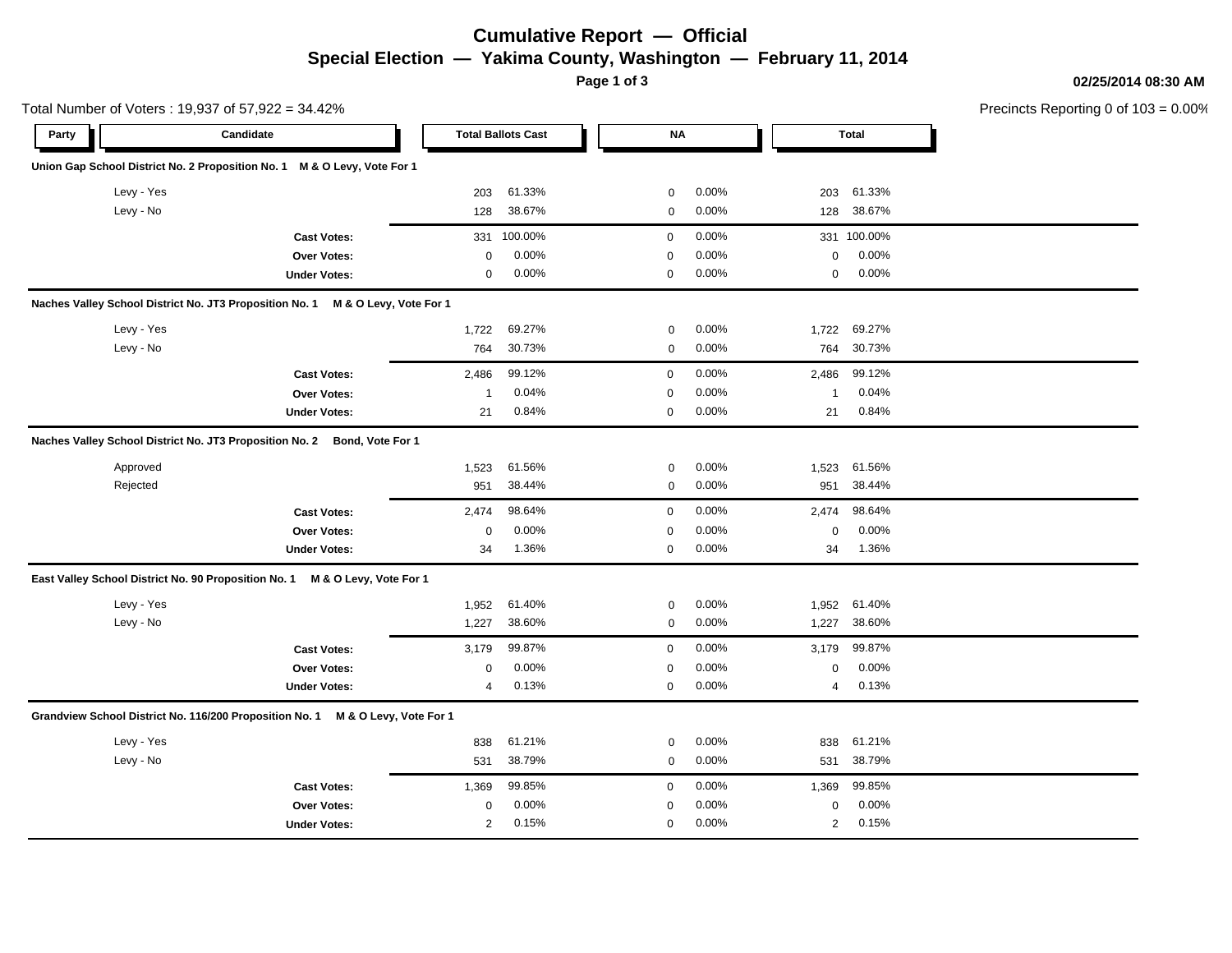# **Cumulative Report — Official Special Election — Yakima County, Washington — February 11, 2014**

**Page 2 of 3**

Total Number of Voters : 19,937 of 57,922 = 34.42%

#### **02/25/2014 08:30 AM**

Precincts Reporting 0 of 103 = 0.00%

| Candidate<br>Party                                                        |                        |             | <b>Total Ballots Cast</b> | <b>NA</b>   |       |       | <b>Total</b> |  |
|---------------------------------------------------------------------------|------------------------|-------------|---------------------------|-------------|-------|-------|--------------|--|
| Sunnyside School District No. 201 Proposition No. 1                       | Bond, Vote For 1       |             |                           |             |       |       |              |  |
| Approved                                                                  |                        | 1,340       | 63.60%                    | 0           | 0.00% | 1,340 | 63.60%       |  |
| Rejected                                                                  |                        | 767         | 36.40%                    | 0           | 0.00% | 767   | 36.40%       |  |
|                                                                           | <b>Cast Votes:</b>     | 2,107       | 99.81%                    | $\mathbf 0$ | 0.00% | 2,107 | 99.81%       |  |
|                                                                           | Over Votes:            | $\mathsf 0$ | 0.00%                     | $\mathbf 0$ | 0.00% | 0     | 0.00%        |  |
|                                                                           | <b>Under Votes:</b>    | 4           | 0.19%                     | $\mathbf 0$ | 0.00% | 4     | 0.19%        |  |
| Highland School District No. 203 Proposition No. 1                        | M & O Levy, Vote For 1 |             |                           |             |       |       |              |  |
| Levy - Yes                                                                |                        | 639         | 66.29%                    | 0           | 0.00% | 639   | 66.29%       |  |
| Levy - No                                                                 |                        | 325         | 33.71%                    | 0           | 0.00% | 325   | 33.71%       |  |
|                                                                           | <b>Cast Votes:</b>     | 964         | 98.77%                    | $\mathbf 0$ | 0.00% | 964   | 98.77%       |  |
|                                                                           | Over Votes:            | $\mathsf 0$ | 0.00%                     | $\mathbf 0$ | 0.00% | 0     | 0.00%        |  |
|                                                                           | <b>Under Votes:</b>    | 12          | 1.23%                     | $\mathbf 0$ | 0.00% | 12    | 1.23%        |  |
| Highland School District No. 203 Proposition No. 2 Bond, Vote For 1       |                        |             |                           |             |       |       |              |  |
| Approved                                                                  |                        | 552         | 58.23%                    | 0           | 0.00% | 552   | 58.23%       |  |
| Rejected                                                                  |                        | 396         | 41.77%                    | 0           | 0.00% | 396   | 41.77%       |  |
|                                                                           | <b>Cast Votes:</b>     | 948         | 97.13%                    | $\mathbf 0$ | 0.00% | 948   | 97.13%       |  |
|                                                                           | <b>Over Votes:</b>     | 0           | 0.00%                     | $\mathbf 0$ | 0.00% | 0     | 0.00%        |  |
|                                                                           | <b>Under Votes:</b>    | 28          | 2.87%                     | $\mathbf 0$ | 0.00% | 28    | 2.87%        |  |
| Zillah School District No. 205 Proposition No. 1                          | M & O Levy, Vote For 1 |             |                           |             |       |       |              |  |
| Levy - Yes                                                                |                        | 764         | 72.90%                    | 0           | 0.00% | 764   | 72.90%       |  |
| Levy - No                                                                 |                        | 284         | 27.10%                    | 0           | 0.00% | 284   | 27.10%       |  |
|                                                                           | <b>Cast Votes:</b>     | 1,048       | 99.24%                    | $\mathbf 0$ | 0.00% | 1,048 | 99.24%       |  |
|                                                                           | <b>Over Votes:</b>     | $\pmb{0}$   | 0.00%                     | $\pmb{0}$   | 0.00% | 0     | 0.00%        |  |
|                                                                           | <b>Under Votes:</b>    | 8           | 0.76%                     | $\mathbf 0$ | 0.00% | 8     | 0.76%        |  |
| Zillah School District No. 205 Proposition No. 2 Capital Levy, Vote For 1 |                        |             |                           |             |       |       |              |  |
| Levy - Yes                                                                |                        | 738         | 71.10%                    | 0           | 0.00% | 738   | 71.10%       |  |
| Levy - No                                                                 |                        | 300         | 28.90%                    | 0           | 0.00% | 300   | 28.90%       |  |
|                                                                           | <b>Cast Votes:</b>     | 1,038       | 98.30%                    | $\mathbf 0$ | 0.00% | 1,038 | 98.30%       |  |
|                                                                           | <b>Over Votes:</b>     | $\mathbf 0$ | 0.00%                     | 0           | 0.00% | 0     | 0.00%        |  |
|                                                                           | <b>Under Votes:</b>    | 18          | 1.70%                     | 0           | 0.00% | 18    | 1.70%        |  |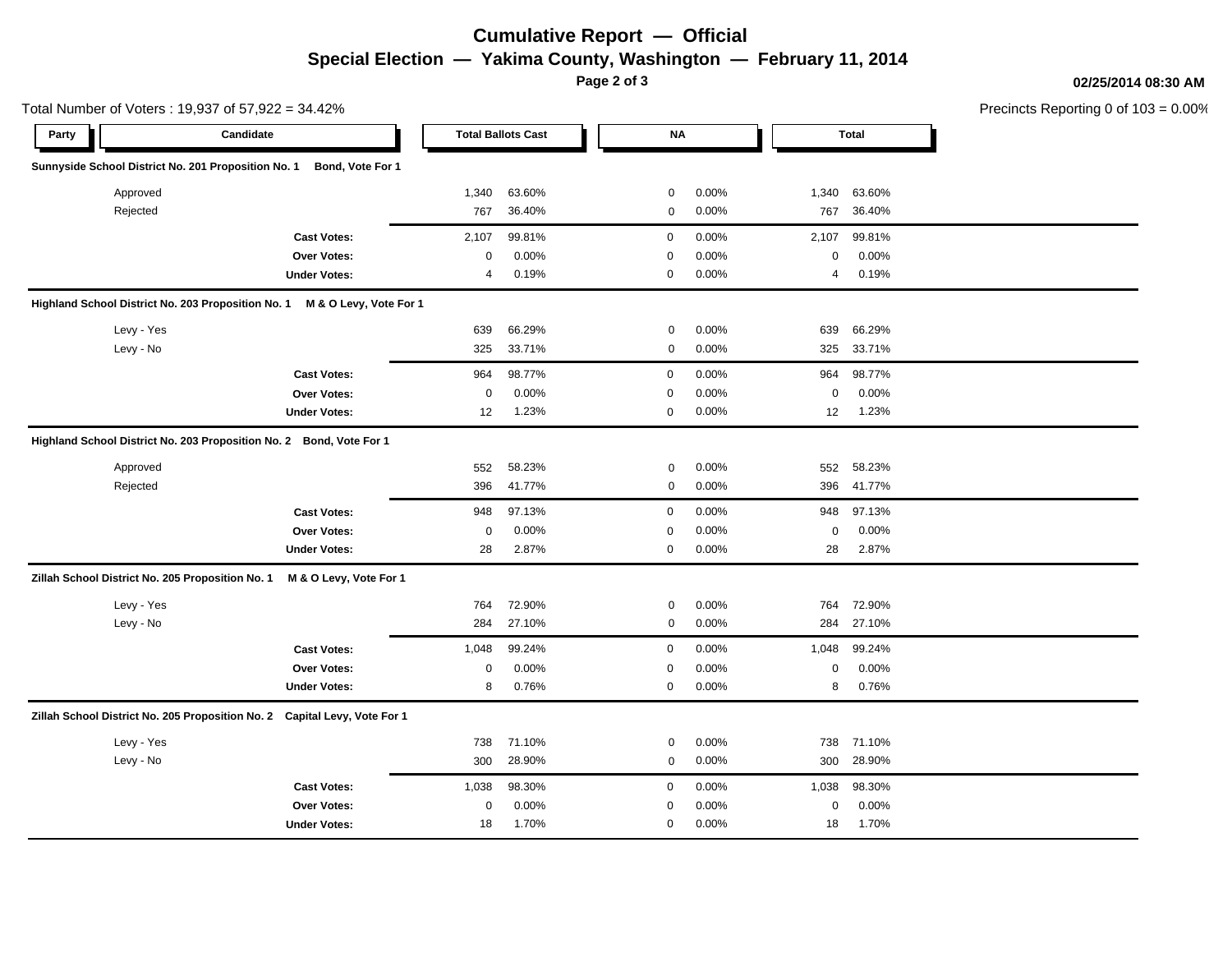# **Cumulative Report — Official Special Election — Yakima County, Washington — February 11, 2014**

**Page 3 of 3**

**02/25/2014 08:30 AM**

Precincts Reporting 0 of 103 = 0.00%

|                | Total Number of Voters: 19,937 of 57,922 = 34.42%                               |             |                           |             |       |       |              | Precincts Reporting 0 of 1 |
|----------------|---------------------------------------------------------------------------------|-------------|---------------------------|-------------|-------|-------|--------------|----------------------------|
| Party          | Candidate                                                                       |             | <b>Total Ballots Cast</b> | <b>NA</b>   |       |       | <b>Total</b> |                            |
|                | Wapato School District No. 207 Proposition No. 1<br>M & O Levy, Vote For 1      |             |                           |             |       |       |              |                            |
| Levy - Yes     |                                                                                 | 569         | 59.39%                    | 0           | 0.00% | 569   | 59.39%       |                            |
| Levy - No      |                                                                                 | 389         | 40.61%                    | $\mathbf 0$ | 0.00% | 389   | 40.61%       |                            |
|                | <b>Cast Votes:</b>                                                              |             | 958 100.00%               | 0           | 0.00% |       | 958 100.00%  |                            |
|                | <b>Over Votes:</b>                                                              | $\Omega$    | 0.00%                     | $\mathbf 0$ | 0.00% | 0     | 0.00%        |                            |
|                | <b>Under Votes:</b>                                                             | $\mathbf 0$ | 0.00%                     | $\mathbf 0$ | 0.00% | 0     | 0.00%        |                            |
|                | West Valley School District No. 208 Proposition No. 1<br>M & O Levy, Vote For 1 |             |                           |             |       |       |              |                            |
| Levy - Yes     |                                                                                 | 4,193       | 59.62%                    | $\mathbf 0$ | 0.00% | 4,193 | 59.62%       |                            |
| Levy - No      |                                                                                 | 2,840       | 40.38%                    | $\mathbf 0$ | 0.00% | 2,840 | 40.38%       |                            |
|                | <b>Cast Votes:</b>                                                              | 7,033       | 99.96%                    | 0           | 0.00% | 7,033 | 99.96%       |                            |
|                | Over Votes:                                                                     | $\mathbf 0$ | 0.00%                     | 0           | 0.00% | 0     | 0.00%        |                            |
|                | <b>Under Votes:</b>                                                             | 3           | 0.04%                     | $\mathbf 0$ | 0.00% | 3     | 0.04%        |                            |
|                | Mt. Adams School District No. 209 Proposition No. 1<br>M & O Levy, Vote For 1   |             |                           |             |       |       |              |                            |
| Levy - Yes     |                                                                                 | 309         | 75.92%                    | 0           | 0.00% | 309   | 75.92%       |                            |
| Levy - No      |                                                                                 | 98          | 24.08%                    | 0           | 0.00% | 98    | 24.08%       |                            |
|                | <b>Cast Votes:</b>                                                              | 407         | 100.00%                   | 0           | 0.00% |       | 407 100.00%  |                            |
|                | <b>Over Votes:</b>                                                              | $\Omega$    | 0.00%                     | $\mathbf 0$ | 0.00% | 0     | 0.00%        |                            |
|                | <b>Under Votes:</b>                                                             | 0           | 0.00%                     | 0           | 0.00% | 0     | 0.00%        |                            |
|                | Naches Park & Recreation District Proposition No. 1<br>Special Levy, Vote For 1 |             |                           |             |       |       |              |                            |
| Tax Levy - Yes |                                                                                 | 462         | 73.33%                    | $\mathbf 0$ | 0.00% | 462   | 73.33%       |                            |
| Tax Levy - No  |                                                                                 | 168         | 26.67%                    | 0           | 0.00% | 168   | 26.67%       |                            |
|                | <b>Cast Votes:</b>                                                              | 630         | 99.21%                    | $\mathbf 0$ | 0.00% | 630   | 99.21%       |                            |
|                | Over Votes:                                                                     | 0           | 0.00%                     | 0           | 0.00% | 0     | 0.00%        |                            |
|                | <b>Under Votes:</b>                                                             | 5           | 0.79%                     | 0           | 0.00% | 5     | 0.79%        |                            |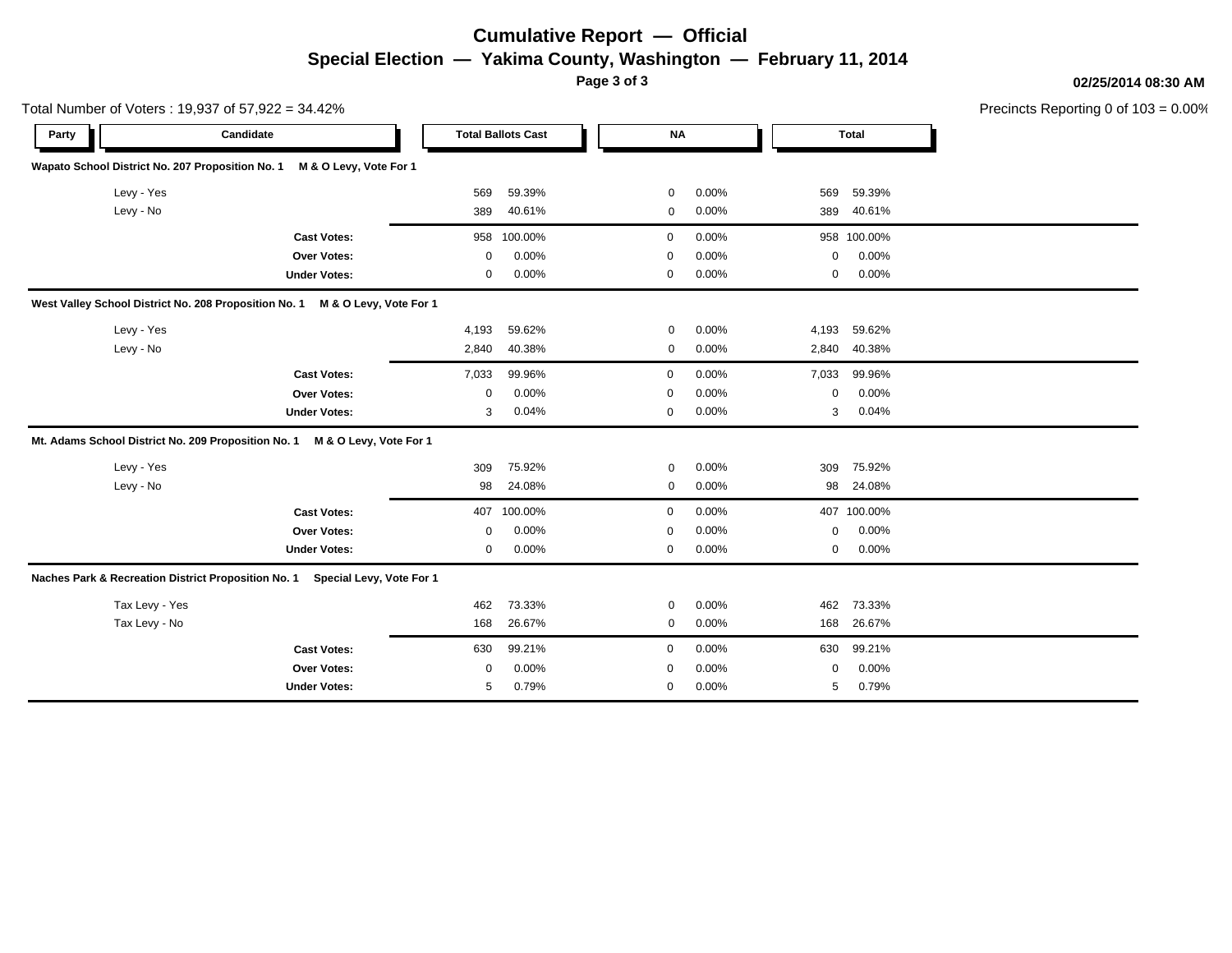## **Special Election — Yakima County, Washington — February 11, 2014**

**Page 1 of 14 02/25/2014 08:29 AM**

Total Number of Voters : 19,937 of 57,922 = 34.42% 2010 34.42% Precincts Reporting 0 of 103 = 0.00%

#### **Union Gap School District No. 2 Proposition No. 1 M & O Levy**

| <b>Precinct</b> | <b>By Mail</b><br><b>Ballots</b><br>Cast | Total<br><b>Ballots</b><br>Cast | Registered<br><b>Voters</b> | Percent<br>Turnout | őθ<br>Φ<br>− | ≗   | tals<br>$\circ$ |
|-----------------|------------------------------------------|---------------------------------|-----------------------------|--------------------|--------------|-----|-----------------|
| 2301            | 135                                      | 135                             | 580                         | 23.28%             | 75           | 60  | 135             |
| 2303            | 164                                      | 164                             | 651                         | 25.19%             | 112          | 52  | 164             |
| 2306            | 13                                       | 13                              | 90                          | 14.44%             | ь            | 8   | 13              |
| 4624            | 19                                       | 19                              | 65                          | 29.23%             | 11           | 8   | 19              |
| <b>Totals</b>   | 331                                      | 331                             | 1386                        |                    | 203          | 128 | 331             |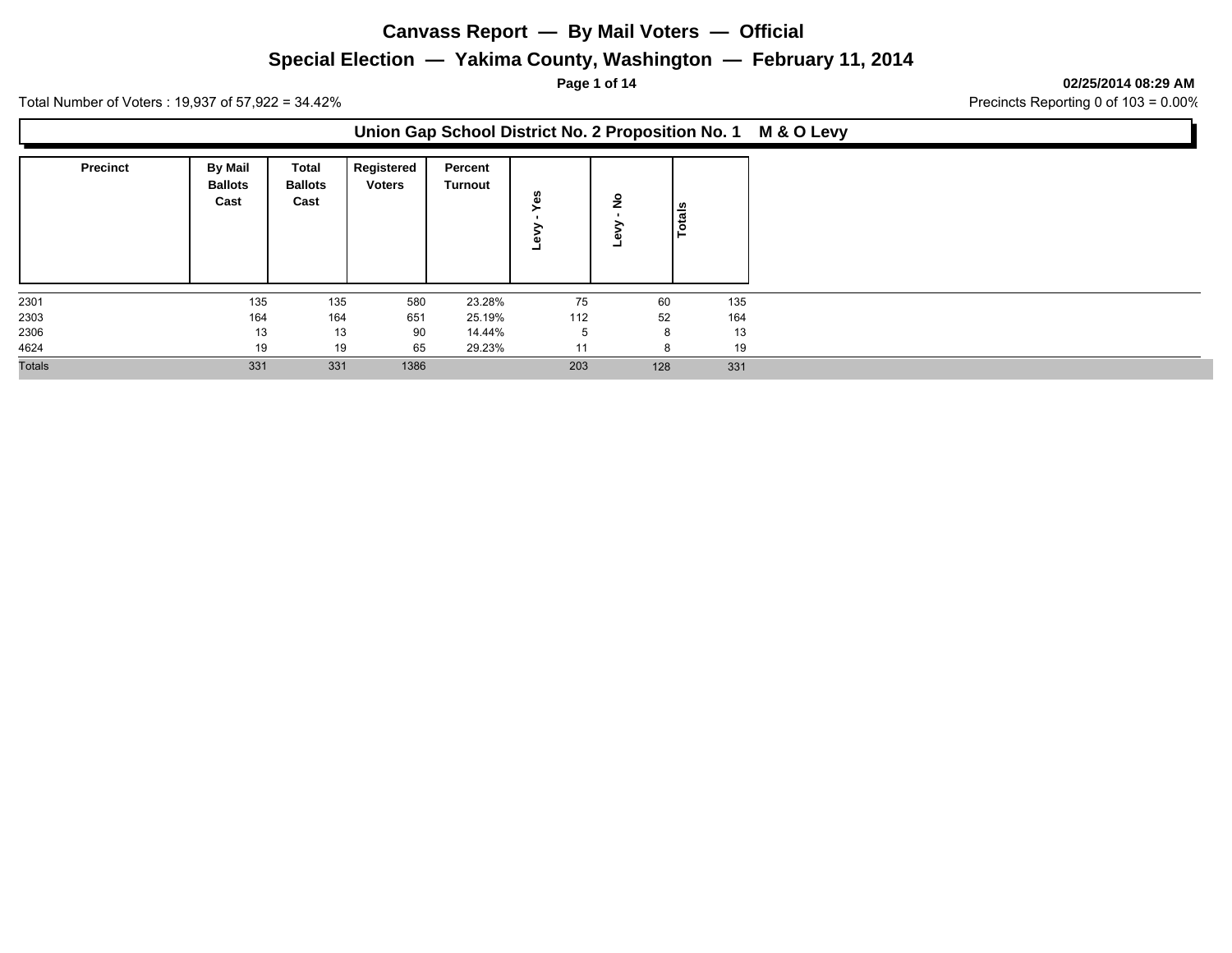## **Special Election — Yakima County, Washington — February 11, 2014**

**Page 2 of 14 02/25/2014 08:29 AM**

Total Number of Voters : 19,937 of 57,922 = 34.42% 2010 34.42% Precincts Reporting 0 of 103 = 0.00%

#### **Naches Valley School District No. JT3 Proposition No. 1 M & O Levy**

|               | <b>Precinct</b> | <b>By Mail</b><br><b>Ballots</b><br>Cast | Total<br><b>Ballots</b><br>Cast | Registered<br><b>Voters</b> | Percent<br><b>Turnout</b> | $-Yes$<br>Levy | $\hat{\mathsf z}$<br>Levy | <b>Totals</b> |
|---------------|-----------------|------------------------------------------|---------------------------------|-----------------------------|---------------------------|----------------|---------------------------|---------------|
|               |                 |                                          |                                 |                             |                           |                |                           |               |
| 0168          |                 | 8                                        | 8                               | 17                          | 47.06%                    | $\overline{4}$ | $\overline{4}$            | 8             |
| 0169          |                 | 0                                        | 0                               | -1                          | 00.00%                    | 0              | 0                         | $\mathbf 0$   |
| 1301          |                 | 251                                      | 251                             | 426                         | 58.92%                    | 202            | 46                        | 248           |
| 3204          |                 | 48                                       | 48                              | 82                          | 58.54%                    | 27             | 21                        | 48            |
| 3208          |                 | 43                                       | 43                              | 130                         | 33.08%                    | 35             | 8                         | 43            |
| 3305          |                 | 332                                      | 332                             | 686                         | 48.40%                    | 225            | 107                       | 332           |
| 3308          |                 | $\star$                                  | $\star$                         | 11                          | 54.55%                    | $\star$        | $\star$                   | $\star$       |
| 3313          |                 | 129                                      | 129                             | 234                         | 55.13%                    | 104            | 25                        | 129           |
| 3602          |                 | 512                                      | 512                             | 1102                        | 46.46%                    | 351            | 157                       | 508           |
| 3904          |                 | 95                                       | 95                              | 204                         | 46.57%                    | 60             | 35                        | 95            |
| 3905          |                 | 95                                       | 95                              | 250                         | 38.00%                    | 62             | 30                        | 92            |
| 4102          |                 | 344                                      | 344                             | 628                         | 54.78%                    | 199            | 137                       | 336           |
| 4108          |                 | $\star$                                  | $\star$                         | 22                          | 68.18%                    | $\star$        | $\star$                   | $\star$       |
| 4111          |                 | 423                                      | 423                             | 874                         | 48.40%                    | 297            | 123                       | 420           |
| 4115          |                 | 169                                      | 169                             | 379                         | 44.59%                    | 106            | 62                        | 168           |
| 4503          |                 | 34                                       | 34                              | 78                          | 43.59%                    | 25             | 9                         | 34            |
| 4627          |                 | $\star$                                  | $\star$                         | 9                           | 33.33%                    | $\star$        | $\star$                   | $\star$       |
| 5010          |                 | $\star$                                  | $\star$                         |                             | 100.00%                   | $\star$        | $\star$                   | $\star$       |
| <b>Totals</b> |                 | 2508                                     | 2508                            | 5134                        |                           | 1722           | 764                       | 2486          |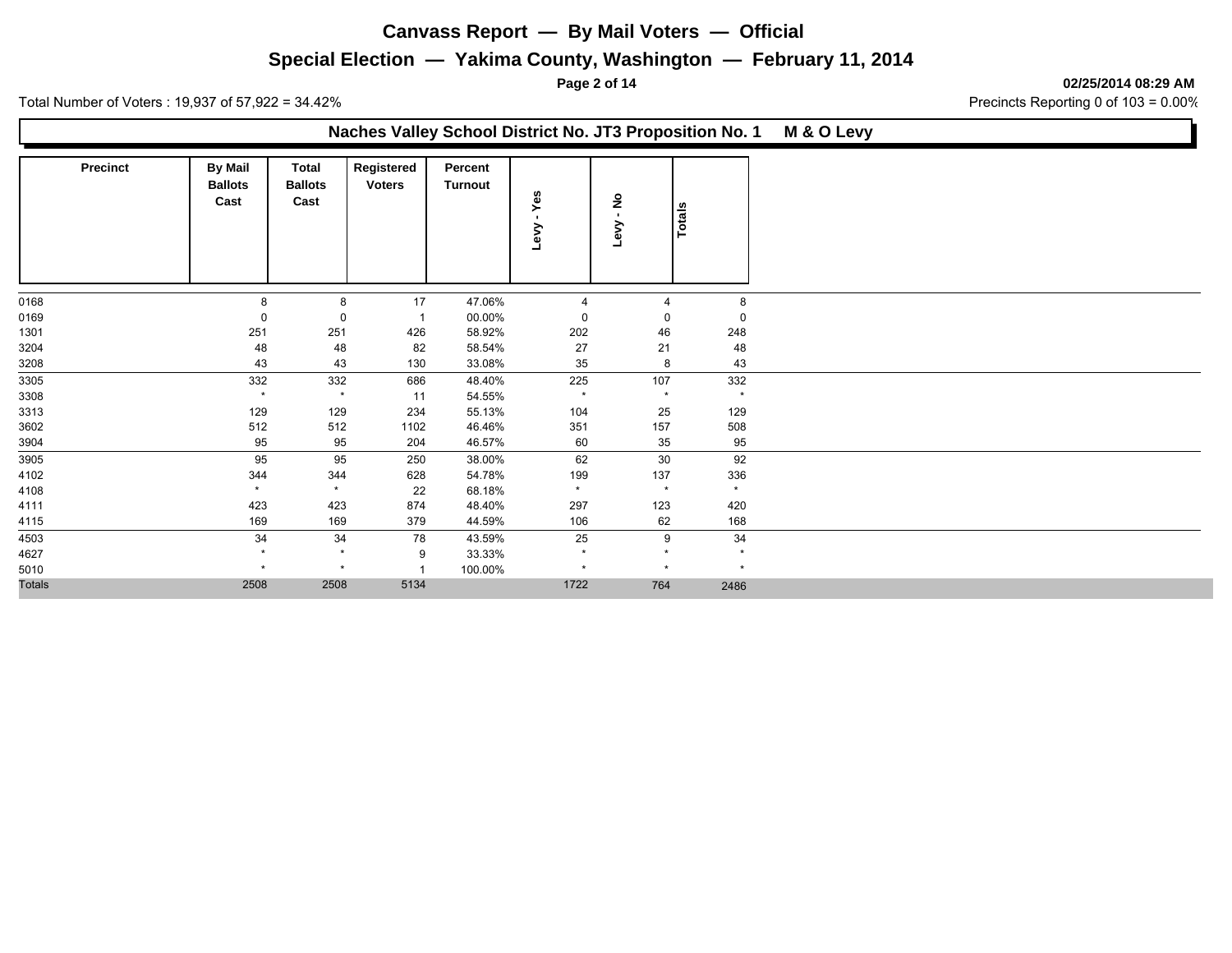## **Special Election — Yakima County, Washington — February 11, 2014**

**Page 3 of 14 02/25/2014 08:29 AM**

Total Number of Voters : 19,937 of 57,922 = 34.42% 2010 34.42% Precincts Reporting 0 of 103 = 0.00%

### **Naches Valley School District No. JT3 Proposition No. 2 Bond**

|               | <b>Precinct</b> | <b>By Mail</b><br><b>Ballots</b><br>Cast | Total<br><b>Ballots</b><br>Cast | Registered<br><b>Voters</b> | Percent<br>Turnout | Approved              | Rejected       | Totals      |
|---------------|-----------------|------------------------------------------|---------------------------------|-----------------------------|--------------------|-----------------------|----------------|-------------|
| 0168          |                 | 8                                        | 8                               | 17                          | 47.06%             | $\boldsymbol{\Delta}$ | $\overline{4}$ | 8           |
| 0169          |                 | 0                                        | 0                               | -1                          | 00.00%             | 0                     | $\mathbf 0$    | $\mathbf 0$ |
| 1301          |                 | 251                                      | 251                             | 426                         | 58.92%             | 186                   | 62             | 248         |
| 3204          |                 | 48                                       | 48                              | 82                          | 58.54%             | 16                    | 29             | 45          |
| 3208          |                 | 43                                       | 43                              | 130                         | 33.08%             | 32                    | 11             | 43          |
| 3305          |                 | 332                                      | 332                             | 686                         | 48.40%             | 204                   | 123            | 327         |
| 3308          |                 | $\star$                                  | $\star$                         | 11                          | 54.55%             | $\star$               | $\star$        | $\star$     |
| 3313          |                 | 129                                      | 129                             | 234                         | 55.13%             | 84                    | 44             | 128         |
| 3602          |                 | 512                                      | 512                             | 1102                        | 46.46%             | 321                   | 183            | 504         |
| 3904          |                 | 95                                       | 95                              | 204                         | 46.57%             | 58                    | 35             | 93          |
| 3905          |                 | 95                                       | 95                              | 250                         | 38.00%             | 50                    | 45             | 95          |
| 4102          |                 | 344                                      | 344                             | 628                         | 54.78%             | 176                   | 164            | 340         |
| 4108          |                 | $\star$                                  | $\star$                         | 22                          | 68.18%             | $\star$               | $\star$        | $\star$     |
| 4111          |                 | 423                                      | 423                             | 874                         | 48.40%             | 257                   | 159            | 416         |
| 4115          |                 | 169                                      | 169                             | 379                         | 44.59%             | 88                    | 80             | 168         |
| 4503          |                 | 34                                       | 34                              | 78                          | 43.59%             | 23                    | 11             | 34          |
| 4627          |                 | $\star$                                  | $\star$                         | 9                           | 33.33%             | $\star$               | $\star$        | $\star$     |
| 5010          |                 | $\star$                                  | $\star$                         |                             | 100.00%            | $\star$               | $\star$        | $\star$     |
| <b>Totals</b> |                 | 2508                                     | 2508                            | 5134                        |                    | 1523                  | 951            | 2474        |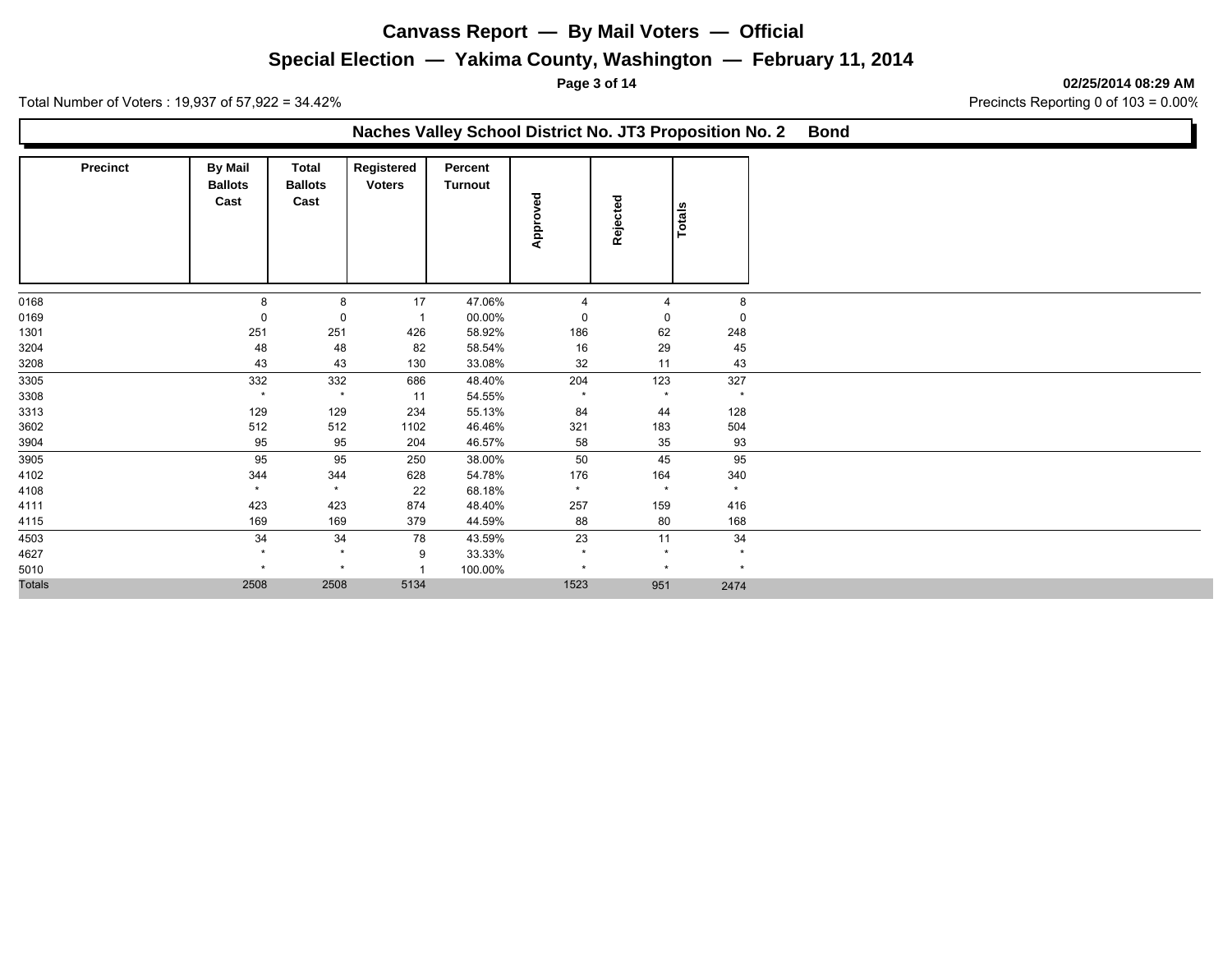## **Special Election — Yakima County, Washington — February 11, 2014**

**Page 4 of 14 02/25/2014 08:29 AM**

Total Number of Voters : 19,937 of 57,922 = 34.42% 2010 34.42% Precincts Reporting 0 of 103 = 0.00%

#### **East Valley School District No. 90 Proposition No. 1 M & O Levy**

|               | <b>Precinct</b> | <b>By Mail</b><br><b>Ballots</b><br>Cast | Total<br><b>Ballots</b><br>Cast | Registered<br><b>Voters</b> | Percent<br>Turnout | Yes<br>$\blacksquare$<br>Геv | $\epsilon$<br>Levy | Totals  |
|---------------|-----------------|------------------------------------------|---------------------------------|-----------------------------|--------------------|------------------------------|--------------------|---------|
| 1101          |                 | 207                                      | 207                             | 829                         | 24.97%             | 118                          | 87                 | 205     |
| 1103          |                 | 204                                      | 204                             | 726                         | 28.10%             | 136                          | 68                 | 204     |
| 3106          |                 | 207                                      | 207                             | 687                         | 30.13%             | 137                          | 70                 | 207     |
| 3206          |                 | 349                                      | 349                             | 809                         | 43.14%             | 261                          | 88                 | 349     |
| 3304          |                 | 275                                      | 275                             | 784                         | 35.08%             | 141                          | 134                | 275     |
| 3504          |                 | $\star$                                  | $\star$                         | 25                          | 40.00%             | $\star$                      | $\star$            | $\star$ |
| 4003          |                 | 335                                      | 335                             | 1045                        | 32.06%             | 207                          | 127                | 334     |
| 4005          |                 | 185                                      | 185                             | 461                         | 40.13%             | 101                          | 84                 | 185     |
| 4106          |                 | 260                                      | 260                             | 624                         | 41.67%             | 142                          | 118                | 260     |
| 4402          |                 | $\star$                                  | $\star$                         | 3                           | 66.67%             | $\star$                      | $\star$            | $\star$ |
| 4501          |                 | 61                                       | 61                              | 269                         | 22.68%             | 36                           | 25                 | 61      |
| 4504          |                 | 179                                      | 179                             | 510                         | 35.10%             | 117                          | 62                 | 179     |
| 4606          |                 | 274                                      | 274                             | 693                         | 39.54%             | 161                          | 113                | 274     |
| 4802          |                 | 506                                      | 506                             | 1150                        | 44.00%             | 312                          | 193                | 505     |
| 5101          |                 | 129                                      | 129                             | 307                         | 42.02%             | 80                           | 49                 | 129     |
| <b>Totals</b> |                 | 3183                                     | 3183                            | 8922                        |                    | 1952                         | 1227               | 3179    |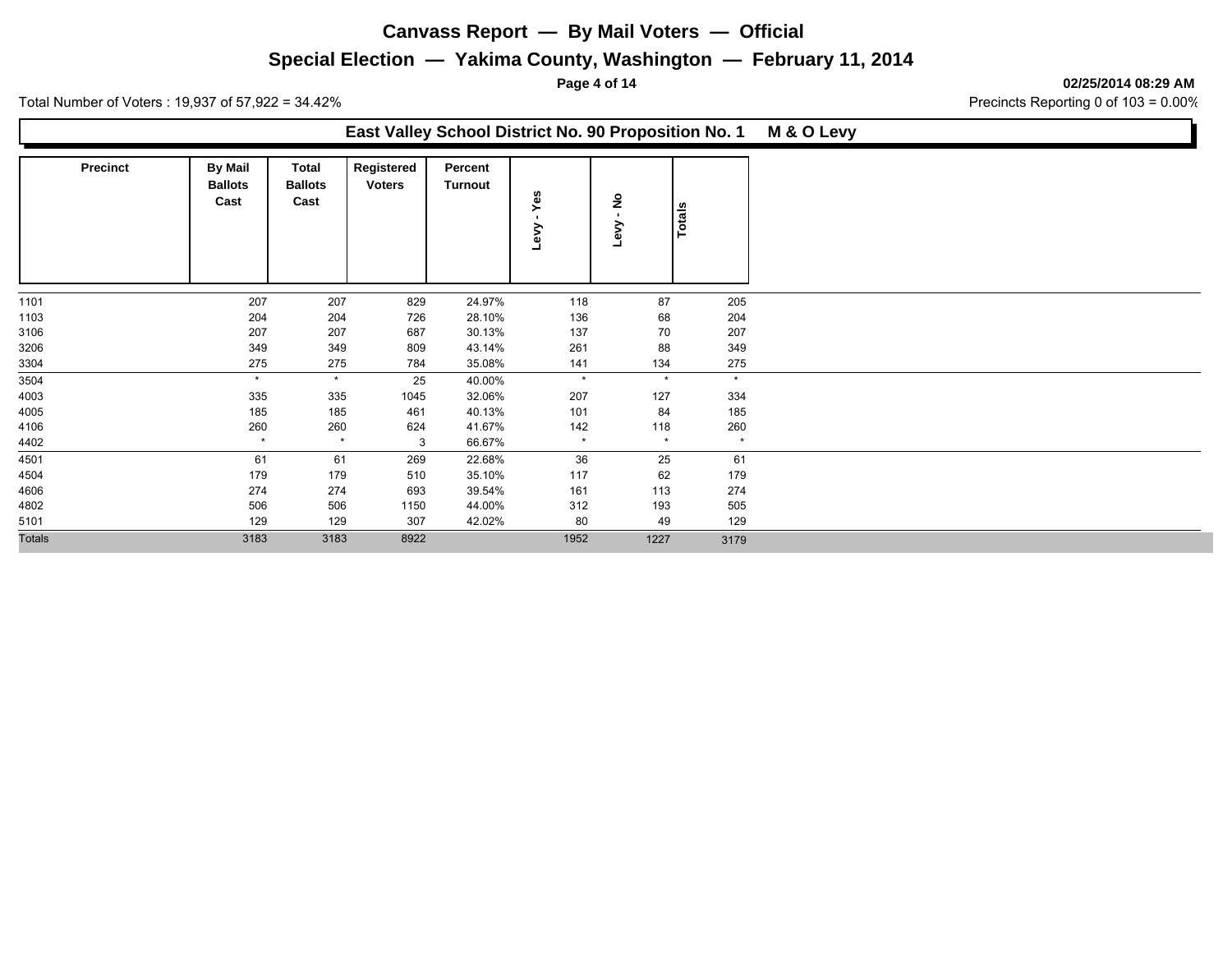## **Special Election — Yakima County, Washington — February 11, 2014**

**Page 5 of 14 02/25/2014 08:29 AM**

Total Number of Voters : 19,937 of 57,922 = 34.42% 2010 34.42% Precincts Reporting 0 of 103 = 0.00%

### **Grandview School District No. 116/200 Proposition No. 1 M & O Levy**

|               | <b>Precinct</b> | <b>By Mail</b><br><b>Ballots</b><br>Cast | Total<br><b>Ballots</b><br>Cast | Registered<br><b>Voters</b> | Percent<br>Turnout | Yes<br>≧<br>ڡٗ | ş<br>><br>٥<br>┙ | Totals  |
|---------------|-----------------|------------------------------------------|---------------------------------|-----------------------------|--------------------|----------------|------------------|---------|
| 0301          |                 | 59                                       | 59                              | 279                         | 21.15%             | 43             | 16               | 59      |
| 0302          |                 | 160                                      | 160                             | 800                         | 20.00%             | 105            | 55               | 160     |
| 0303          |                 | 181                                      | 181                             | 821                         | 22.05%             | 111            | 70               | 181     |
| 0304          |                 | 85                                       | 85                              | 219                         | 38.81%             | 53             | 32               | 85      |
| 0305          |                 | $\star$                                  | $\star$                         | 27                          | 37.04%             | $\star$        | $\star$          | $\star$ |
| 0306          |                 | 273                                      | 273                             | 830                         | 32.89%             | 186            | 86               | 272     |
| 0307          |                 | 21                                       | 21                              | 50                          | 42.00%             | 14             | $\overline{7}$   | 21      |
| 0308          |                 | 0                                        | $\mathbf 0$                     | 2                           | 00.00%             | $\mathbf 0$    | $\mathbf 0$      | 0       |
| 3101          |                 | 410                                      | 410                             | 1176                        | 34.86%             | 231            | 179              | 410     |
| 4105          |                 | 123                                      | 123                             | 384                         | 32.03%             | 58             | 65               | 123     |
| 4618          |                 | 49                                       | 49                              | 120                         | 40.83%             | 29             | 19               | 48      |
| <b>Totals</b> |                 | 1371                                     | 1371                            | 4708                        |                    | 838            | 531              | 1369    |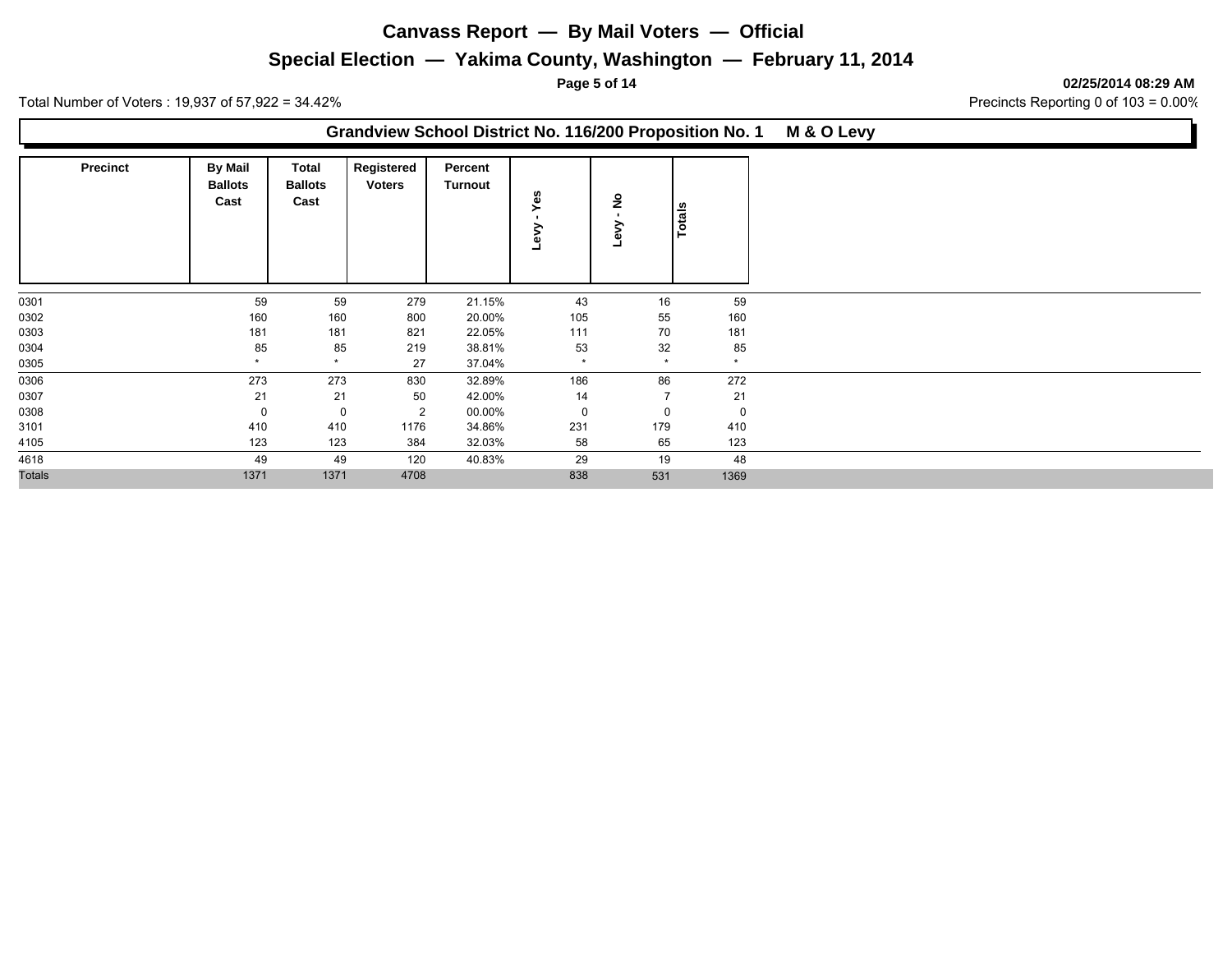## **Special Election — Yakima County, Washington — February 11, 2014**

**Page 6 of 14 02/25/2014 08:29 AM**

Total Number of Voters : 19,937 of 57,922 = 34.42% 2010 34.42% Precincts Reporting 0 of 103 = 0.00%

#### **Sunnyside School District No. 201 Proposition No. 1 Bond**

|               | <b>Precinct</b> | <b>By Mail</b><br><b>Ballots</b><br>Cast | <b>Total</b><br><b>Ballots</b><br>Cast | Registered<br><b>Voters</b> | Percent<br>Turnout | Approved | Rejected    | <b>Totals</b> |
|---------------|-----------------|------------------------------------------|----------------------------------------|-----------------------------|--------------------|----------|-------------|---------------|
| 1701          |                 | 168                                      | 168                                    | 866                         | 19.40%             | 121      | 47          | 168           |
| 1702          |                 | 31                                       | 31                                     | 45                          | 68.89%             | 23       | 8           | 31            |
| 1703          |                 | 189                                      | 189                                    | 681                         | 27.75%             | 116      | 72          | 188           |
| 1704          |                 | 0                                        | $\mathbf 0$                            | 0                           | 00.00%             | 0        | $\mathbf 0$ | 0             |
| 1705          |                 | 326                                      | 326                                    | 741                         | 43.99%             | 224      | 102         | 326           |
| 1706          |                 | 207                                      | 207                                    | 1029                        | 20.12%             | 147      | 59          | 206           |
| 1708          |                 | 154                                      | 154                                    | 800                         | 19.25%             | 93       | 61          | 154           |
| 3304          |                 | $\star$                                  | $\star$                                | 10                          | 20.00%             | $\star$  | $\star$     | $\star$       |
| 4109          |                 | 371                                      | 371                                    | 1082                        | 34.29%             | 227      | 143         | 370           |
| 4303          |                 | 106                                      | 106                                    | 270                         | 39.26%             | 60       | 46          | 106           |
| 4615          |                 | 203                                      | 203                                    | 688                         | 29.51%             | 134      | 69          | 203           |
| 4616          |                 | 106                                      | 106                                    | 311                         | 34.08%             | 62       | 44          | 106           |
| 4618          |                 | 112                                      | 112                                    | 436                         | 25.69%             | 64       | 47          | 111           |
| 4628          |                 | 63                                       | 63                                     | 242                         | 26.03%             | 35       | 28          | 63            |
| 5001          |                 | 73                                       | 73                                     | 231                         | 31.60%             | 33       | 40          | 73            |
| <b>Totals</b> |                 | 2111                                     | 2111                                   | 7432                        |                    | 1340     | 767         | 2107          |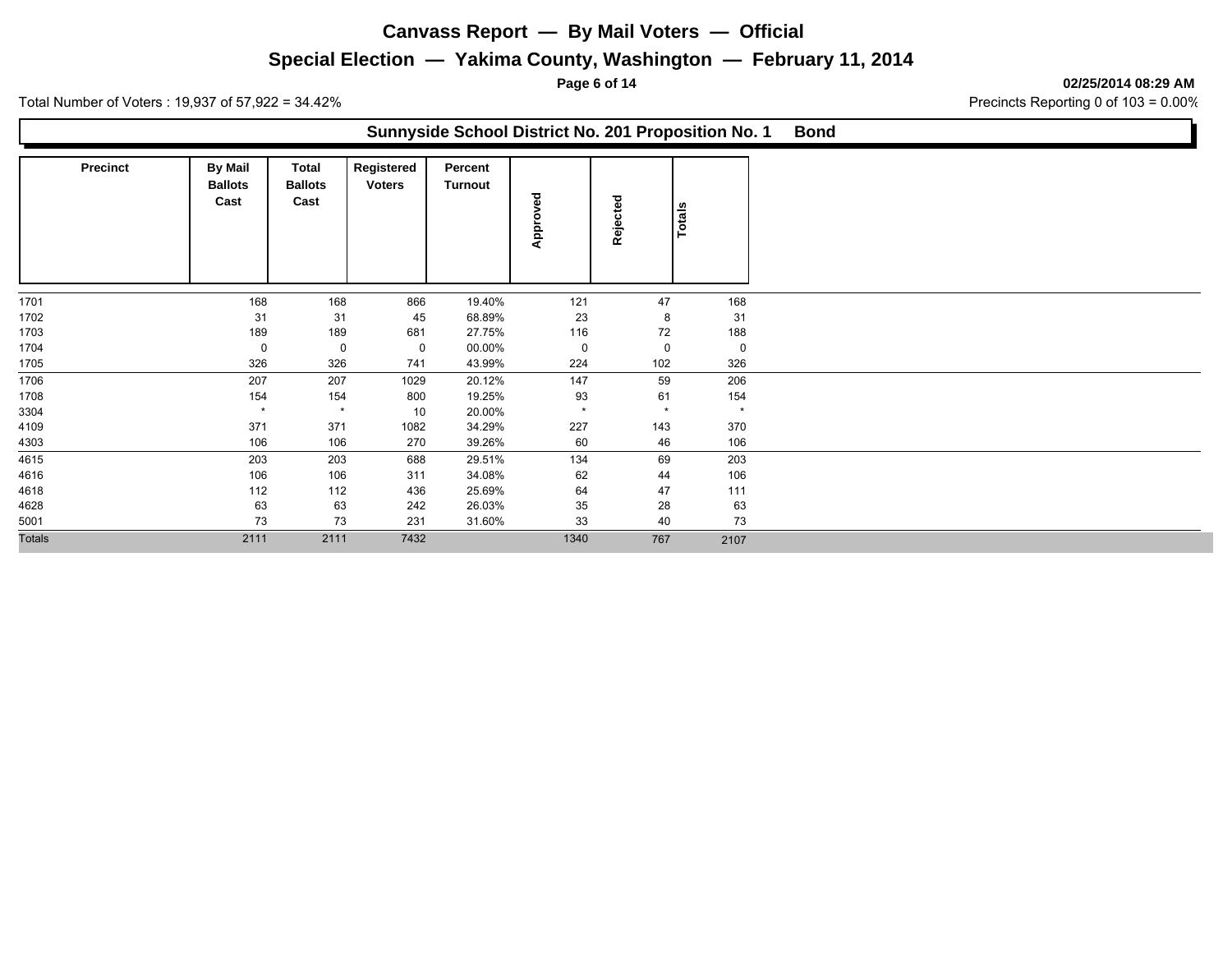## **Special Election — Yakima County, Washington — February 11, 2014**

**Page 7 of 14 02/25/2014 08:29 AM**

Total Number of Voters : 19,937 of 57,922 = 34.42% 2010 34.42% Precincts Reporting 0 of 103 = 0.00%

### **Highland School District No. 203 Proposition No. 1 M & O Levy**

|               | <b>Precinct</b> | <b>By Mail</b><br><b>Ballots</b><br>Cast | Total<br><b>Ballots</b><br>Cast | Registered<br><b>Voters</b> | Percent<br>Turnout | Yes<br>≩ | <u>ខ</u> | Totals  |
|---------------|-----------------|------------------------------------------|---------------------------------|-----------------------------|--------------------|----------|----------|---------|
| 1901          |                 | 100                                      | 100                             | 341                         | 29.33%             | 70       | 28       | 98      |
| 3305          |                 | $\star$                                  | $\star$                         | 3                           | 66.67%             | $\star$  | $\star$  | $\star$ |
| 3308          |                 | 310                                      | 310                             | 729                         | 42.52%             | 188      | 119      | 307     |
| 3904          |                 | $\star$                                  | $\star$                         | 9                           | 66.67%             | $\star$  | $\star$  | $\star$ |
| 4101          |                 | 121                                      | 121                             | 276                         | 43.84%             | 86       | 33       | 119     |
| 4104          |                 | 197                                      | 197                             | 598                         | 32.94%             | 120      | 74       | 194     |
| 4609          |                 | 138                                      | 138                             | 327                         | 42.20%             | 96       | 41       | 137     |
| 4626          |                 | $\star$                                  | $\star$                         | 44                          | 15.91%             | $\star$  | $\star$  | $\star$ |
| 4627          |                 | 90                                       | 90                              | 204                         | 44.12%             | 62       | 27       | 89      |
| 5010          |                 | $\star$                                  | $\star$                         |                             | 71.43%             | $\star$  | $\star$  | $\star$ |
| <b>Totals</b> |                 | 976                                      | 976                             | 2538                        |                    | 639      | 325      | 964     |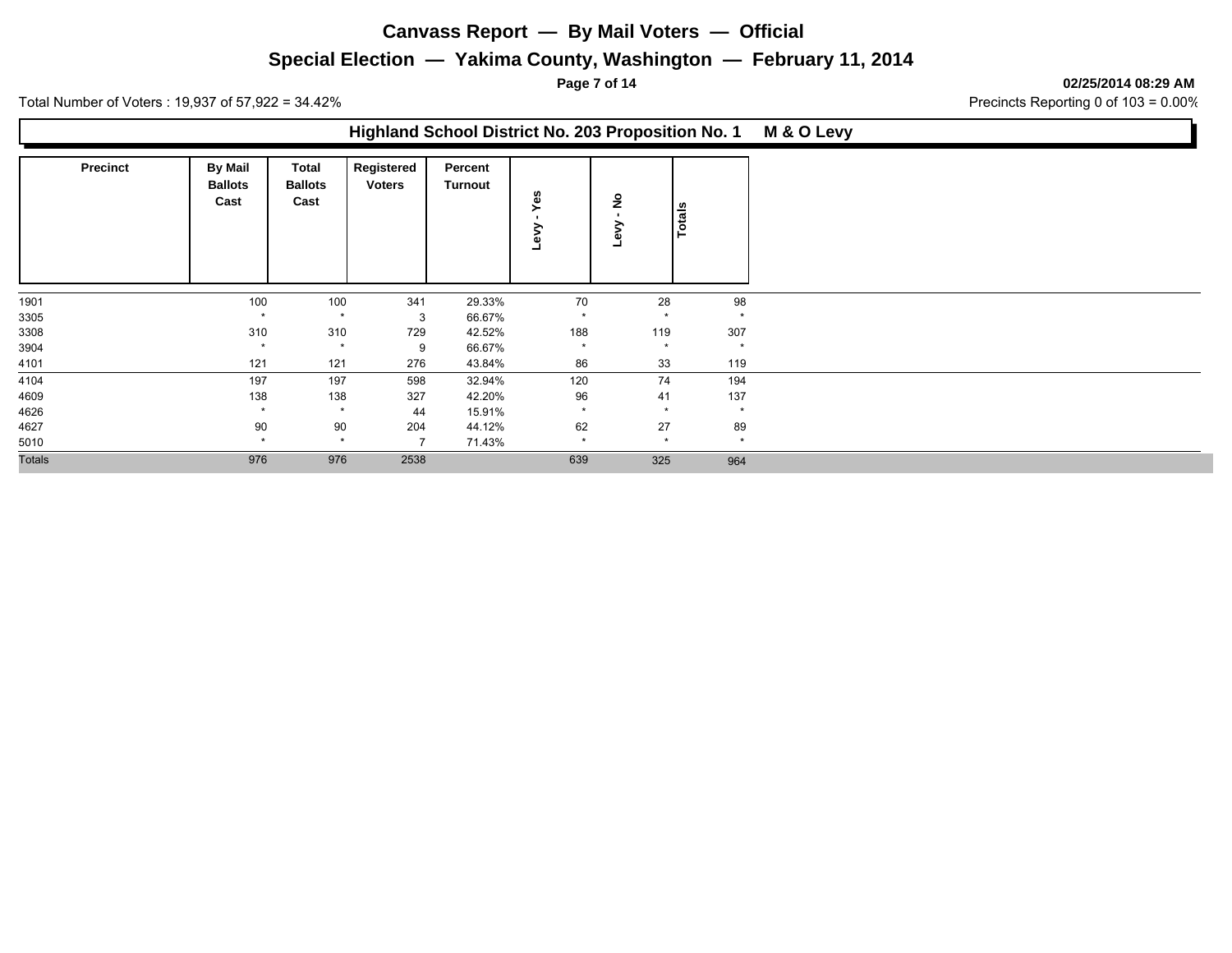## **Special Election — Yakima County, Washington — February 11, 2014**

**Page 8 of 14 02/25/2014 08:29 AM**

Total Number of Voters : 19,937 of 57,922 = 34.42% 2010 34.42% Precincts Reporting 0 of 103 = 0.00%

### **Highland School District No. 203 Proposition No. 2 Bond**

|               | <b>Precinct</b> | <b>By Mail</b><br><b>Ballots</b><br>Cast | Total<br><b>Ballots</b><br>Cast | Registered<br><b>Voters</b> | Percent<br>Turnout | ved<br>Appro | ठ<br>۵<br>$\ddot{\phantom{1}}$<br>Reje | Totals  |
|---------------|-----------------|------------------------------------------|---------------------------------|-----------------------------|--------------------|--------------|----------------------------------------|---------|
| 1901          |                 | 100                                      | 100                             | 341                         | 29.33%             | 66           | 32                                     | 98      |
| 3305          |                 | $\star$                                  | $\star$                         | 3                           | 66.67%             | $\star$      | $\star$                                | $\star$ |
| 3308          |                 | 310                                      | 310                             | 729                         | 42.52%             | 156          | 149                                    | 305     |
| 3904          |                 | $\star$                                  | $\star$                         | 9                           | 66.67%             | $\star$      | $\star$                                | $\star$ |
| 4101          |                 | 121                                      | 121                             | 276                         | 43.84%             | 78           | 39                                     | 117     |
| 4104          |                 | 197                                      | 197                             | 598                         | 32.94%             | 114          | 78                                     | 192     |
| 4609          |                 | 138                                      | 138                             | 327                         | 42.20%             | 77           | 58                                     | 135     |
| 4626          |                 | $\star$                                  | $\star$                         | 44                          | 15.91%             | $\star$      | $\star$                                | $\star$ |
| 4627          |                 | 90                                       | 90                              | 204                         | 44.12%             | 48           | 36                                     | 84      |
| 5010          |                 | $\star$                                  | $\star$                         | 7                           | 71.43%             | $\star$      | $\star$                                | $\star$ |
| <b>Totals</b> |                 | 976                                      | 976                             | 2538                        |                    | 552          | 396                                    | 948     |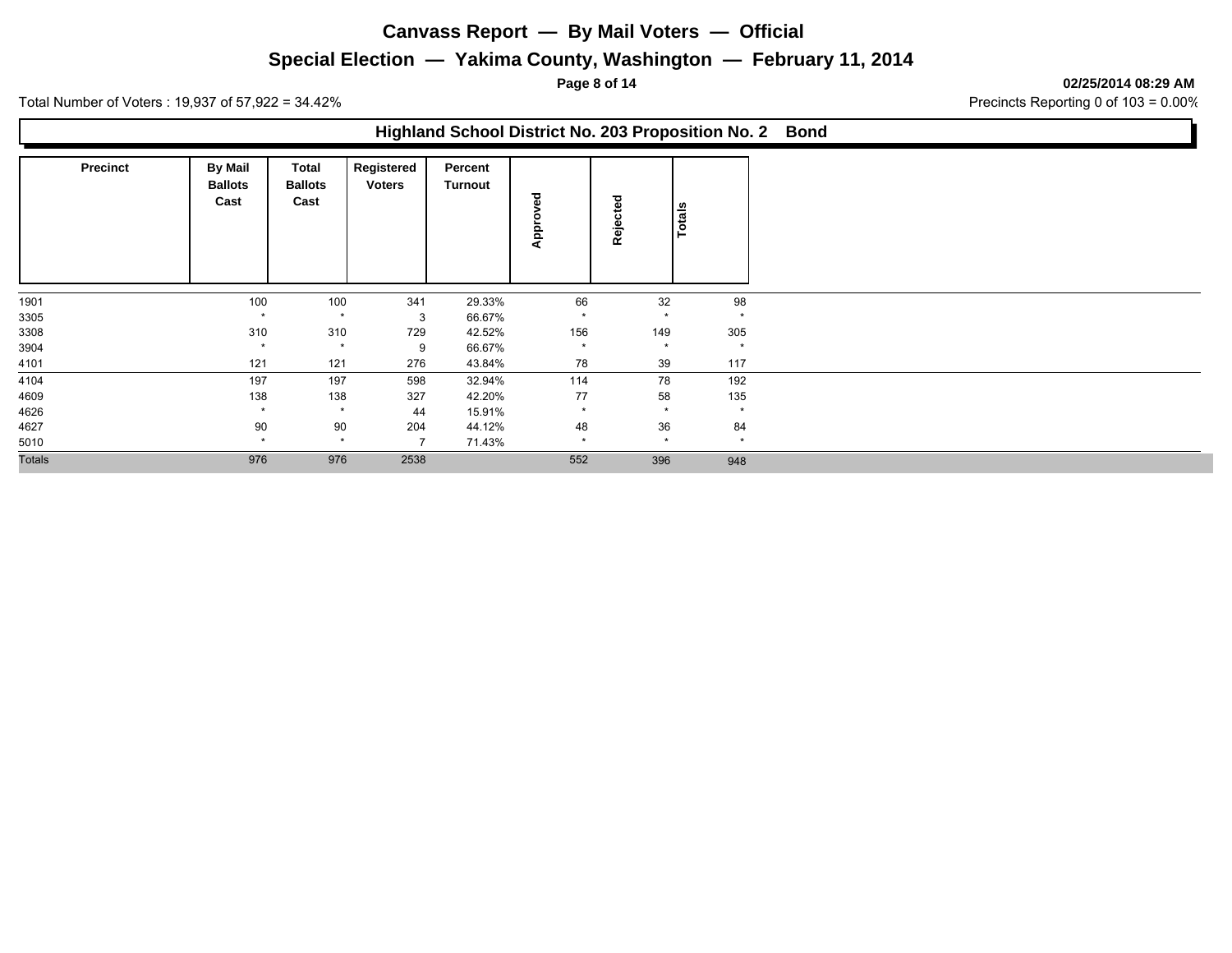## **Special Election — Yakima County, Washington — February 11, 2014**

**Page 9 of 14 02/25/2014 08:29 AM**

Total Number of Voters : 19,937 of 57,922 = 34.42% 2010 34.42% Precincts Reporting 0 of 103 = 0.00%

### **Zillah School District No. 205 Proposition No. 1 M & O Levy**

| <b>Precinct</b> | <b>By Mail</b><br><b>Ballots</b><br>Cast | Total<br><b>Ballots</b><br>Cast | Registered<br><b>Voters</b> | Percent<br>Turnout | <b>SG</b><br>ω<br>G) | $\circ$  | otals<br>► |
|-----------------|------------------------------------------|---------------------------------|-----------------------------|--------------------|----------------------|----------|------------|
| 2701            | 556                                      | 556                             | 1348                        | 41.25%             | 442                  | 111      | 553        |
| 3311            | 500                                      | 500                             | 1213                        | 41.22%             | 322                  | 173      | 495        |
| 4003            |                                          | 0                               | 4                           | 00.00%             |                      | $\Omega$ |            |
| <b>Totals</b>   | 1056                                     | 1056                            | 2565                        |                    | 764                  | 284      | 1048       |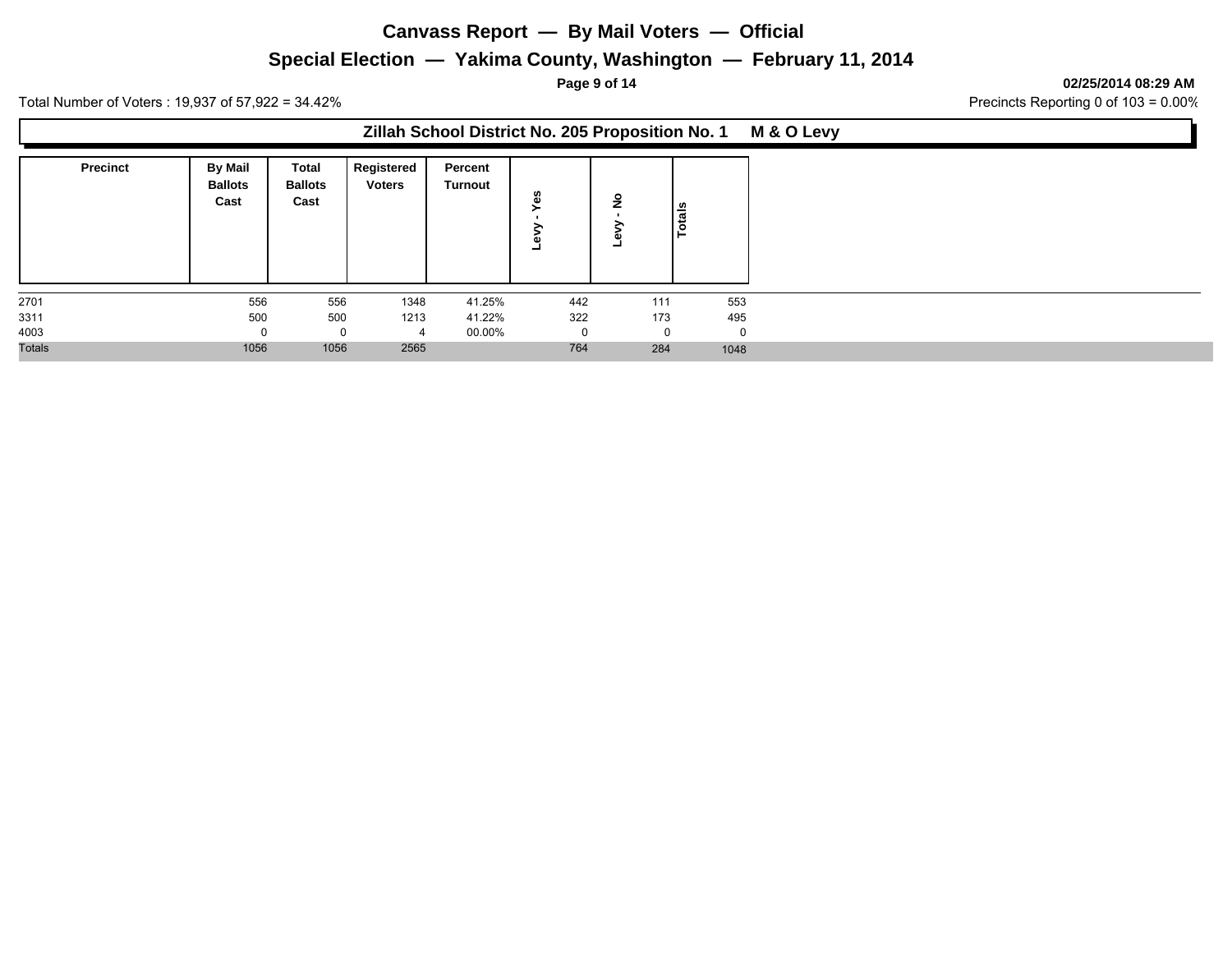## **Special Election — Yakima County, Washington — February 11, 2014**

**Page 10 of 14 02/25/2014 08:29 AM**

Total Number of Voters : 19,937 of 57,922 = 34.42% 2010 34.42% Precincts Reporting 0 of 103 = 0.00%

### **Zillah School District No. 205 Proposition No. 2 Capital Levy**

| <b>Precinct</b> | <b>By Mail</b><br><b>Ballots</b><br>Cast | Total<br><b>Ballots</b><br>Cast | Registered<br><b>Voters</b> | Percent<br><b>Turnout</b> | n<br>ω<br>л<br>- | o        | Totals   |
|-----------------|------------------------------------------|---------------------------------|-----------------------------|---------------------------|------------------|----------|----------|
| 2701            | 556                                      | 556                             | 1348                        | 41.25%                    | 419              | 125      | 544      |
| 3311            | 500                                      | 500                             | 1213                        | 41.22%                    | 319              | 175      | 494      |
| 4003            |                                          | 0                               | $\overline{4}$              | 00.00%                    | 0                | $\Omega$ | $\Omega$ |
| <b>Totals</b>   | 1056                                     | 1056                            | 2565                        |                           | 738              | 300      | 1038     |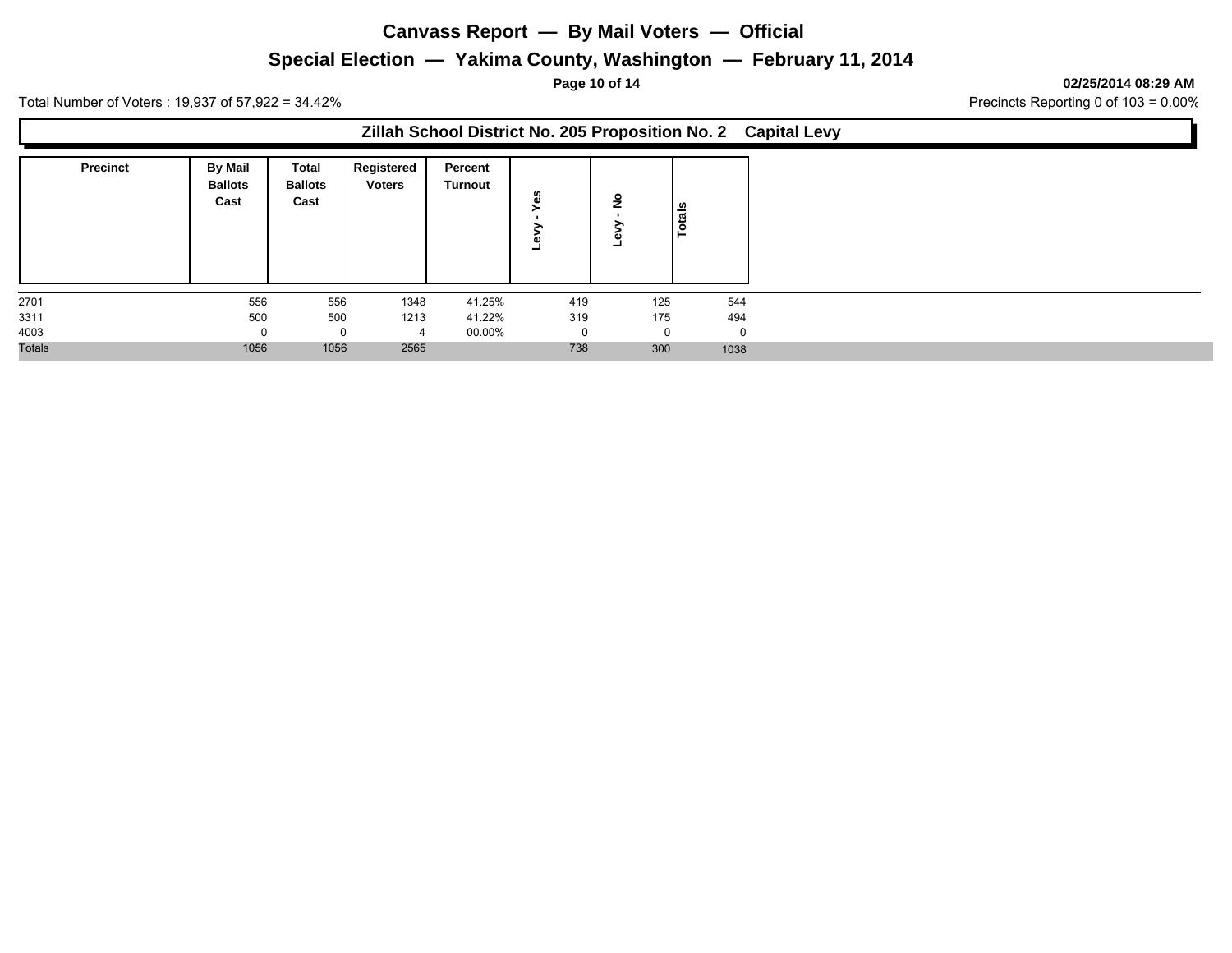## **Special Election — Yakima County, Washington — February 11, 2014**

**Page 11 of 14 02/25/2014 08:29 AM**

Total Number of Voters : 19,937 of 57,922 = 34.42% 2010 34.42% Precincts Reporting 0 of 103 = 0.00%

### **Wapato School District No. 207 Proposition No. 1 M & O Levy**

|               | <b>Precinct</b> | <b>By Mail</b><br><b>Ballots</b><br>Cast | Total<br><b>Ballots</b><br>Cast | Registered<br><b>Voters</b> | Percent<br>Turnout | ĜΘ      | ş<br>œ      | Totals      |
|---------------|-----------------|------------------------------------------|---------------------------------|-----------------------------|--------------------|---------|-------------|-------------|
| 2501          |                 | 194                                      | 194                             | 1336                        | 14.52%             | 116     | 78          | 194         |
| 3102          |                 | 191                                      | 191                             | 865                         | 22.08%             | 106     | 85          | 191         |
| 3310          |                 | 209                                      | 209                             | 970                         | 21.55%             | 134     | 75          | 209         |
| 3401          |                 | 88                                       | 88                              | 578                         | 15.22%             | 64      | 24          | 88          |
| 3701          |                 | 56                                       | 56                              | 207                         | 27.05%             | 26      | 30          | 56          |
| 4001          |                 | 69                                       | 69                              | 380                         | 18.16%             | 36      | 33          | 69          |
| 4003          |                 | $\star$                                  | $\star$                         | 44                          | 15.91%             | $\star$ | $\star$     | $\star$     |
| 4401          |                 | 144                                      | 144                             | 419                         | 34.37%             | 82      | 62          | 144         |
| 4623          |                 | 0                                        | 0                               | $\mathbf 0$                 | 00.00%             | 0       | $\mathbf 0$ | $\mathbf 0$ |
| <b>Totals</b> |                 | 958                                      | 958                             | 4799                        |                    | 569     | 389         | 958         |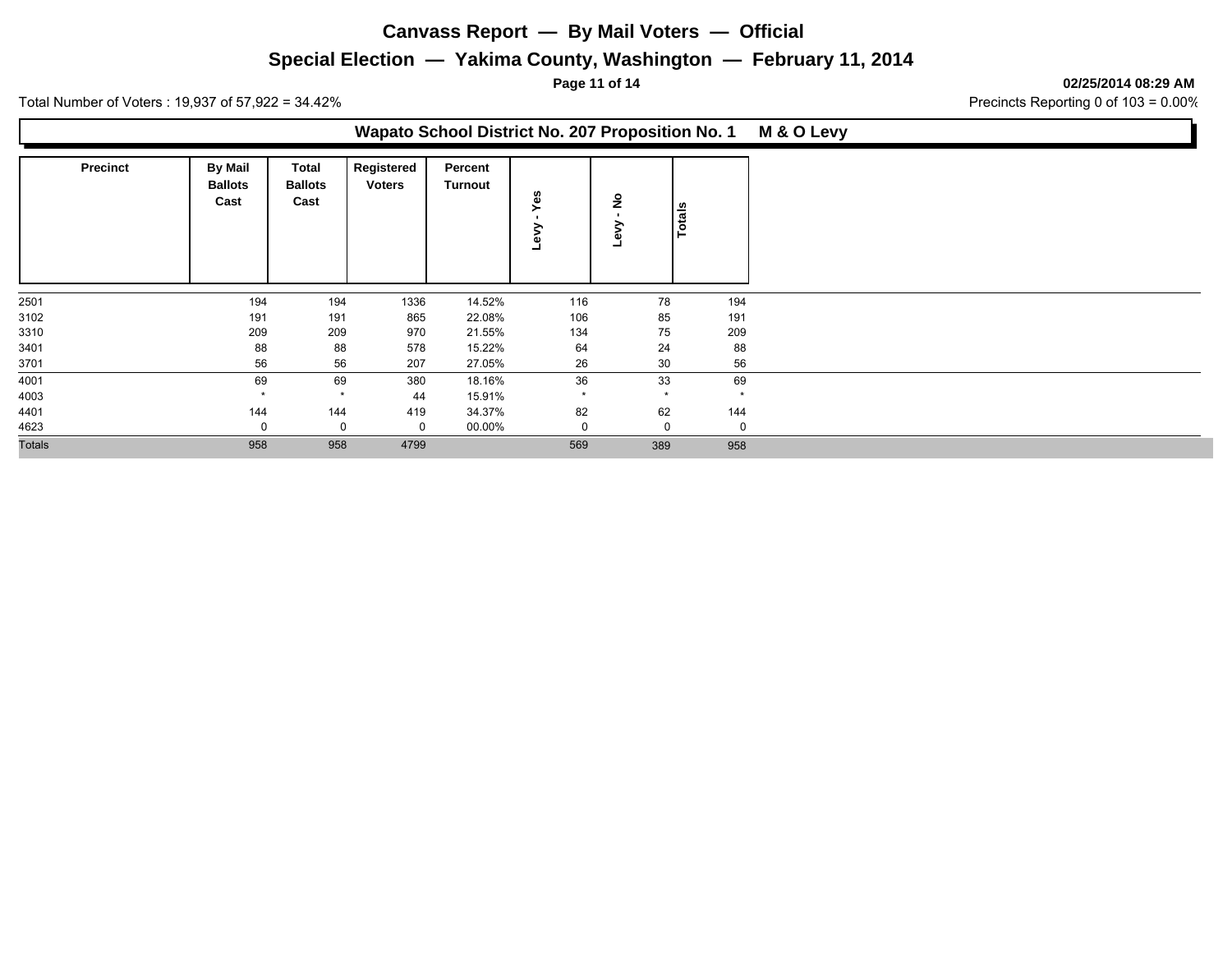## **Special Election — Yakima County, Washington — February 11, 2014**

**Page 12 of 14 02/25/2014 08:29 AM**

Total Number of Voters : 19,937 of 57,922 = 34.42% 2010 34.42% Precincts Reporting 0 of 103 = 0.00%

#### **West Valley School District No. 208 Proposition No. 1 M & O Levy**

| <b>Precinct</b> | <b>By Mail</b><br><b>Ballots</b><br>Cast | <b>Total</b><br><b>Ballots</b><br>Cast | Registered<br><b>Voters</b> | Percent<br>Turnout | Levy - Yes     | $\frac{9}{1}$<br>Levy | <b>Totals</b> |
|-----------------|------------------------------------------|----------------------------------------|-----------------------------|--------------------|----------------|-----------------------|---------------|
| 0163            | 375                                      | 375                                    | 771                         | 48.64%             | 228            | 147                   | 375           |
| 0167            | 72                                       | 72                                     | 166                         | 43.37%             | 52             | 20                    | 72            |
| 0168            | $\mathsf 0$                              | $\mathsf 0$                            | 5                           | 00.00%             | $\mathsf 0$    | $\mathbf 0$           | $\mathsf 0$   |
| 0177            | 362                                      | 362                                    | 1024                        | 35.35%             | 239            | 123                   | 362           |
| 0179            | 288                                      | 288                                    | 782                         | 36.83%             | 189            | 99                    | 288           |
| 0180            | 212                                      | 212                                    | 527                         | 40.23%             | 141            | 71                    | 212           |
| 0181            | 355                                      | 355                                    | 900                         | 39.44%             | 218            | 137                   | 355           |
| 0182            | 497                                      | 497                                    | 1210                        | 41.07%             | 331            | 165                   | 496           |
| 0183            | 289                                      | 289                                    | 663                         | 43.59%             | 188            | 101                   | 289           |
| 0185            | 317                                      | 317                                    | 846                         | 37.47%             | 213            | 104                   | 317           |
| 0186            | 397                                      | 397                                    | 1328                        | 29.89%             | 255            | 142                   | 397           |
| 0187            | 325                                      | 325                                    | 781                         | 41.61%             | 199            | 125                   | 324           |
| 0188            | 377                                      | 377                                    | 1016                        | 37.11%             | 230            | 147                   | 377           |
| 0189            | 245                                      | 245                                    | 663                         | 36.95%             | 163            | 81                    | 244           |
| 0190            | 182                                      | 182                                    | 494                         | 36.84%             | $97\,$         | 85                    | 182           |
| 3004            | 16                                       | 16                                     | 27                          | 59.26%             | $\overline{7}$ | 9                     | 16            |
| 3203            | 331                                      | 331                                    | 836                         | 39.59%             | 190            | 141                   | 331           |
| 3205            | 357                                      | 357                                    | 1033                        | 34.56%             | 198            | 159                   | 357           |
| 3301            | 218                                      | 218                                    | 585                         | 37.26%             | 95             | 123                   | 218           |
| 3605            | 491                                      | 491                                    | 1337                        | 36.72%             | 261            | 230                   | 491           |
| 4114            | 91                                       | 91                                     | 231                         | 39.39%             | 53             | 38                    | 91            |
| 4601            | $\star$                                  | $\star$                                | 12                          | 66.67%             | $\star$        | $\star$               | $\star$       |
| 4623            | 24                                       | 24                                     | 103                         | 23.30%             | $\sqrt{5}$     | 19                    | 24            |
| 4801            | 440                                      | 440                                    | 1163                        | 37.83%             | 207            | 233                   | 440           |
| 5003            | 233                                      | 233                                    | 730                         | 31.92%             | 129            | 104                   | 233           |
| 5010            | 75                                       | 75                                     | 192                         | 39.06%             | 49             | 26                    | 75            |
| 5014            | 259                                      | 259                                    | 768                         | 33.72%             | 121            | 138                   | 259           |
| 5020            | 200                                      | 200                                    | 447                         | 44.74%             | 129            | 71                    | 200           |
| <b>Totals</b>   | 7036                                     | 7036                                   | 18640                       |                    | 4193           | 2840                  | 7033          |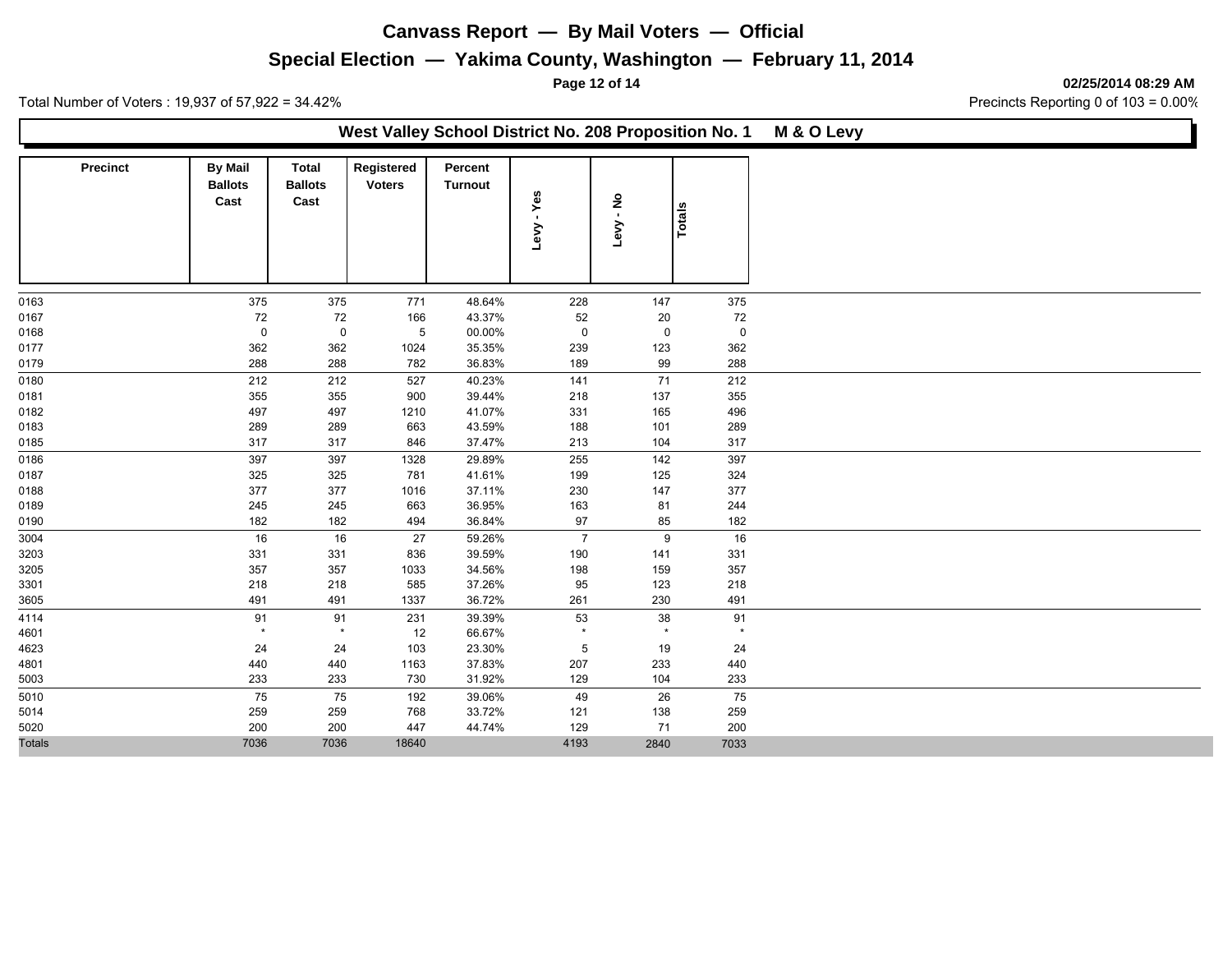## **Special Election — Yakima County, Washington — February 11, 2014**

**Page 13 of 14 02/25/2014 08:29 AM**

Total Number of Voters : 19,937 of 57,922 = 34.42% 2010 34.42% Precincts Reporting 0 of 103 = 0.00%

### **Mt. Adams School District No. 209 Proposition No. 1 M & O Levy**

| <b>Precinct</b> | <b>By Mail</b><br><b>Ballots</b><br>Cast | Total<br><b>Ballots</b><br>Cast | Registered<br><b>Voters</b> | Percent<br>Turnout | w<br>ω<br>۰ | <u>و</u><br>- | otals<br>► |
|-----------------|------------------------------------------|---------------------------------|-----------------------------|--------------------|-------------|---------------|------------|
| 0701            | 66                                       | 66                              | 248                         | 26.61%             | 50          | 16            | 66         |
| 3701            | 134                                      | 134                             | 506                         | 26.48%             | 94          | 40            | 134        |
| 5012            | 207                                      | 207                             | 1044                        | 19.83%             | 165         | 42            | 207        |
| <b>Totals</b>   | 407                                      | 407                             | 1798                        |                    | 309         | 98            | 407        |